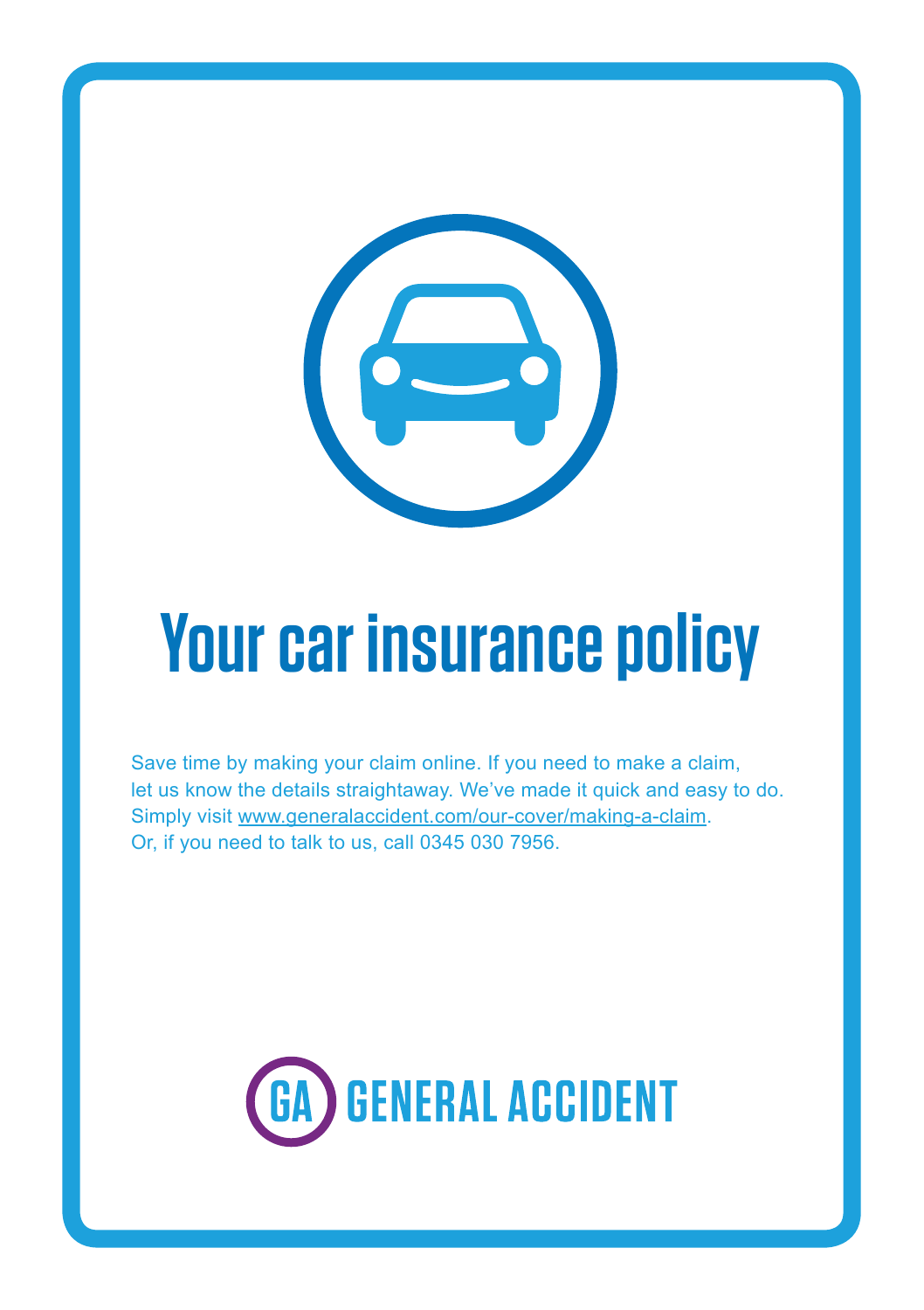# **Contents**

|                                                                                                                                                                                                                   |                                                      |                      |                                      | Page |  |  |
|-------------------------------------------------------------------------------------------------------------------------------------------------------------------------------------------------------------------|------------------------------------------------------|----------------------|--------------------------------------|------|--|--|
| Welcome. We've got you covered                                                                                                                                                                                    |                                                      |                      |                                      |      |  |  |
| How to get help                                                                                                                                                                                                   |                                                      |                      |                                      |      |  |  |
| Need to make a claim?                                                                                                                                                                                             |                                                      |                      |                                      |      |  |  |
| <b>Definitions</b>                                                                                                                                                                                                |                                                      |                      |                                      |      |  |  |
| Some cover sections under this policy are optional and do not apply unless shown in your schedule.<br>Some cover sections or parts of cover sections are not applicable to Third Party, Fire and Theft insurance. |                                                      |                      |                                      |      |  |  |
|                                                                                                                                                                                                                   | <b>Cover</b>                                         | <b>Comprehensive</b> | <b>Third Party, Fire &amp; Theft</b> |      |  |  |
| <b>Section 1</b>                                                                                                                                                                                                  | Loss of or damage to your car                        | ✓                    | Fire & Theft only                    | 9    |  |  |
|                                                                                                                                                                                                                   | Vehicle recovery and journey continuation            | ✓                    | Fire & Theft only                    | 9    |  |  |
|                                                                                                                                                                                                                   | New car replacement                                  | ✓                    | ×                                    | 10   |  |  |
|                                                                                                                                                                                                                   | Repair guarantee                                     | ✓                    | Fire & Theft only                    | 11   |  |  |
|                                                                                                                                                                                                                   | <b>Excesses</b>                                      | ✓                    | ✓                                    | 11   |  |  |
|                                                                                                                                                                                                                   | Courtesy car - standard cover                        | ✓                    | ×                                    | 12   |  |  |
|                                                                                                                                                                                                                   | Hire car - optional cover                            | Optional             | x                                    | 12   |  |  |
| <b>Section 2</b>                                                                                                                                                                                                  | <b>Your liability</b>                                | ✓                    | ✓                                    | 13   |  |  |
|                                                                                                                                                                                                                   | <b>Legal costs</b>                                   | ✓                    | ✓                                    | 14   |  |  |
|                                                                                                                                                                                                                   | Liability of other persons driving or using your car | ✓                    | ✓                                    | 14   |  |  |
|                                                                                                                                                                                                                   | Driving other cars (Third Party Only)                | ✓                    | ×                                    | 14   |  |  |
| <b>Section 3</b>                                                                                                                                                                                                  | <b>Personal belongings</b>                           | ✓                    | ×                                    | 17   |  |  |
| <b>Section 4</b>                                                                                                                                                                                                  | <b>Emergency treatment</b>                           | ✓                    | ✓                                    | 17   |  |  |
| <b>Section 5</b>                                                                                                                                                                                                  | No claim discount                                    | ✓                    | J                                    | 18   |  |  |
|                                                                                                                                                                                                                   | Protected no claim discount                          | Optional             | Optional                             | 19   |  |  |
| <b>Section 6</b>                                                                                                                                                                                                  | <b>Glass</b>                                         | ✓                    | ×                                    | 20   |  |  |
| <b>Section 7</b>                                                                                                                                                                                                  | Continental use - Compulsory insurance               | ✓                    | ✓                                    | 20   |  |  |
| <b>Section 8</b>                                                                                                                                                                                                  | <b>Personal Accident cover</b>                       | ✓                    | x                                    | 21   |  |  |
|                                                                                                                                                                                                                   | <b>Increased Personal Accident cover</b>             | Optional             | ×                                    | 22   |  |  |
| <b>Section 9</b>                                                                                                                                                                                                  | <b>Motor Legal</b>                                   | ✓                    | ✓                                    | 23   |  |  |
| <b>General Exclusions</b>                                                                                                                                                                                         |                                                      |                      |                                      |      |  |  |
| <b>General Conditions</b>                                                                                                                                                                                         |                                                      |                      |                                      |      |  |  |
|                                                                                                                                                                                                                   |                                                      |                      |                                      |      |  |  |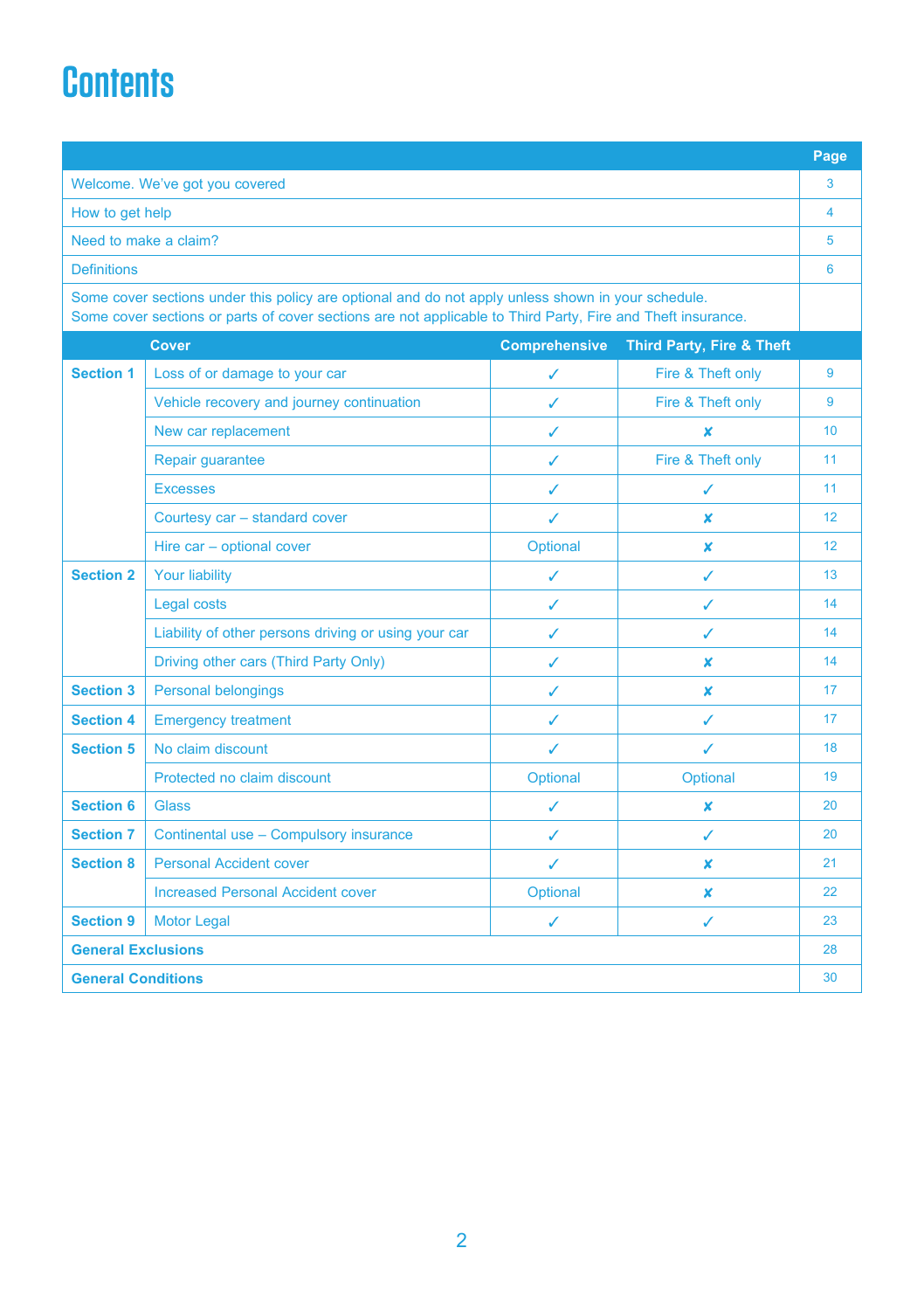# **Welcome. We've got you covered**

### **Important notice - Information and changes we need to know about**

**You** must always take reasonable care to give full and correct answers to the questions **we** ask when **you** take out, make changes to and renew your policy.

Please tell us immediately if anything on your schedule, **certificate of motor insurance** or 'Information Provided By You' document changes. **You** also need to tell **us** about:

- a change to the **persons insured**.
- a change of **your car**.
- motoring convictions (driving licence endorsements, fixed penalties or pending prosecutions for any motoring offences) for any of the **persons insured**, or to be insured.
- criminal convictions for any of the **persons insured** or to be insured.
- any vehicle modifications.
- any change affecting ownership of **your car**.
- any change in the way that **your car** is used.
- the address where **you** normally keep **your car**.
- any change of job, including part-time for any of the **persons insured**.
- any physical or mental impairment suffered that must be notified to the Driver and Vehicle Licensing Agency (DVLA) or the Driver and Vehicle Licensing Agency Northern Ireland (DVLANI) for any of the **persons insured** or to be insured.

If **you** are in any doubt, please contact **us**.

When **you** inform **us** of a change, **we** will tell **you** if this affects your policy, for example whether **we** can no longer offer cover or **we** need to change your premium.

If **you** don't give **us** full and correct information or tell **us** about the above changes, **we** may:

- refuse to pay all or part of a claim or cancel your cover
- change your premium, excess or cover

It is an offence under the Road Traffic Acts to provide incomplete or inaccurate information to the questions asked in your application for the purpose of obtaining a **certificate of motor insurance**.

Each renewal invitation is offered using the information **we** have at the time it was issued. **We** may revise or withdraw it if, before the date your renewal takes effect, any event occurs that gives rise to a claim, even if **we** are notified after your renewal date.

**We** recommend **you** keep a record (including copies of all letters) of all information provided to **us** for your future reference.

### **The contract of insurance**

The contract of insurance between **you** and **us** consists of the following elements:

- your policy booklet(s);
- •information contained on your application and/or your 'Information Provided By You' document;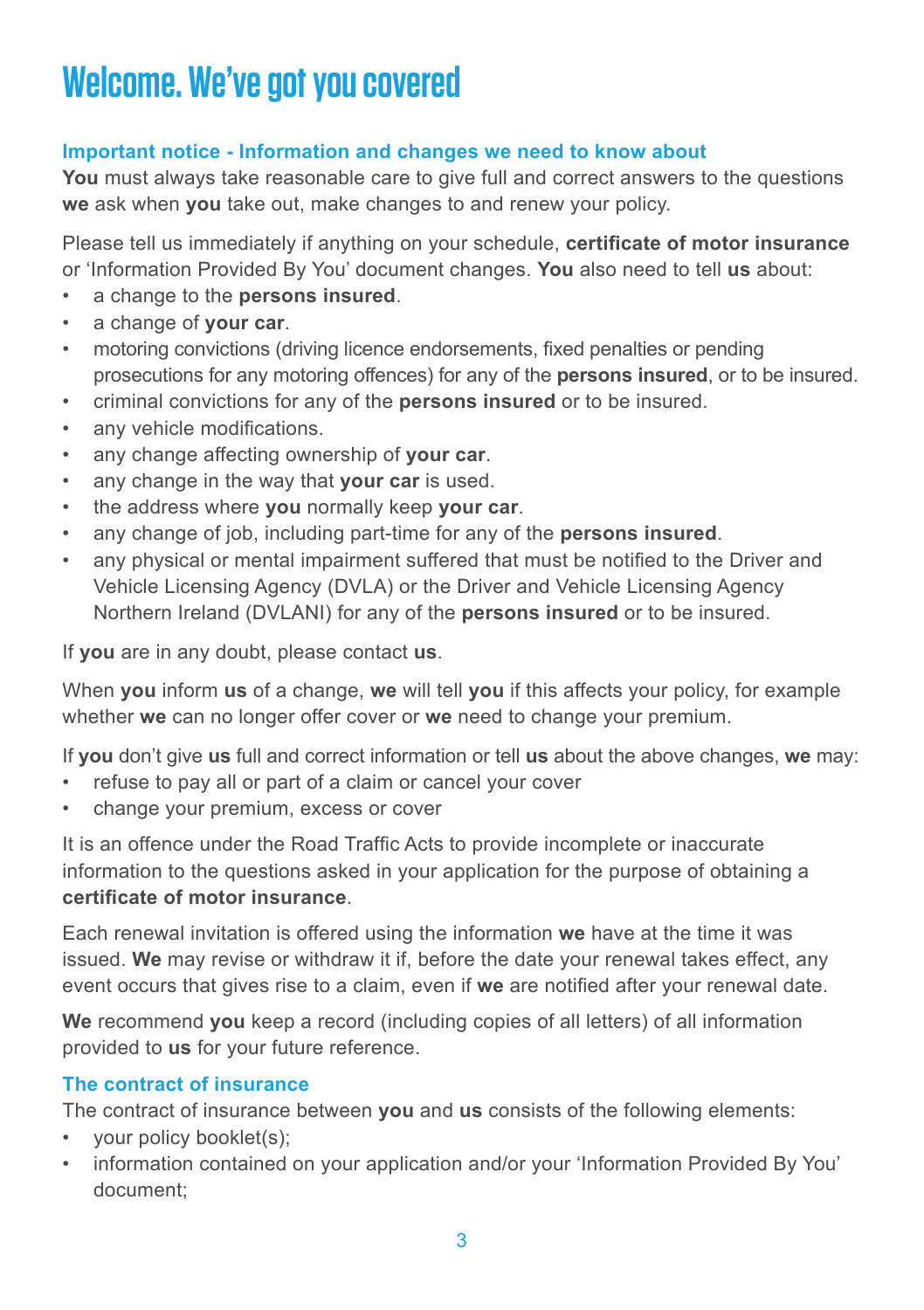- your schedule, including any clauses (changes in the terms of your policy) shown on it;
- **certificate of motor insurance**;
- changes to your policy in notices **we** give **you** at renewal;
- •information under the heading 'Important Information' which **we** give **you** when **you** take out or renew your policy.

Please read them and keep them safe. It is the **policyholder's** responsibility to ensure that all **persons insured** are aware of the terms of this policy.

In return for **you** paying your premium and complying with the policy terms and conditions, **we** will insure **you** for anything shown in your policy booklet which your schedule shows is covered during the **period of insurance**.

### **Our administration and cancellation fees**

**We** apply administration and cancellation fees under certain circumstances if **you** change or cancel your cover - more details can be found in the 'Important Information' document.

### **How to get help...**

### **Claims**

Motor claims in the UK: Go online at [www.generalaccident.com/our-cover/making-a-claim](http://www.generalaccident.com/our-cover/making-a-claim) or if **you** need to talk to **us** call 0345 030 7956.

Motor claims in Europe: Contact: 44 (0) 1603 208 878

Motor Legal claim: Contact: 0345 030 7956

Motor Legal advice: Contact: 0345 030 8075

Complaints about a claim\*: Email **us** at: [claimsqueries@generalaccident.com](mailto:claimsqueries@generalaccident.com)

Lines are open 24 hours a day to report a new claim.

### **Customer Services**

Questions or changes to your policy or the information **you**'ve given **us**: Make your changes online at [www.generalaccident.com/my-account](http://www.generalaccident.com/my-account) Complaints\*:

Go online at www.generalaccident.com/complaints

Requests for large print, audio or Braille policy documents if **you** have a disability: Email **us** at: [team@generalaccident.com](http://team@generalaccident.com)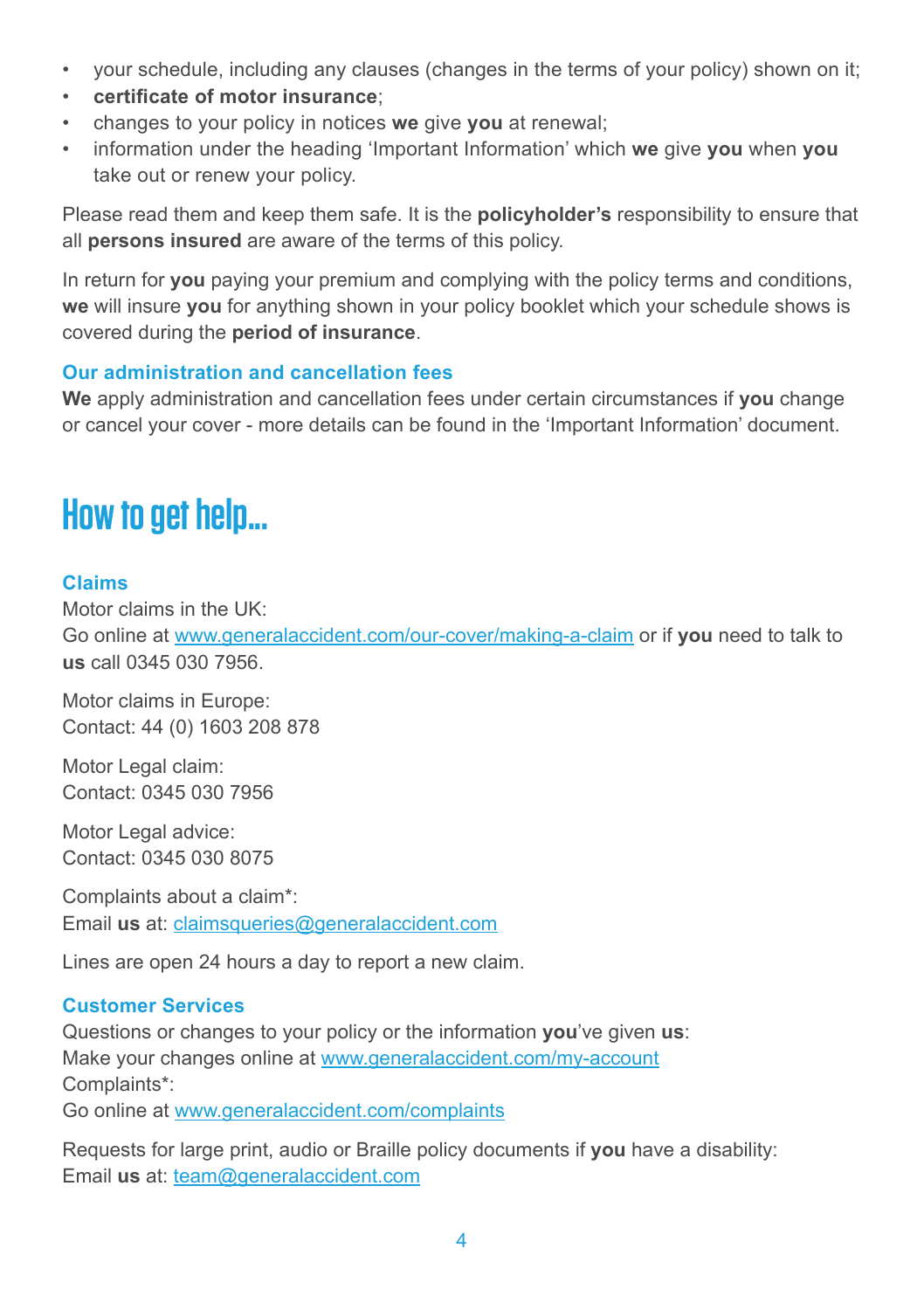### **Telephone call charges and recording**

Calls to 0800 numbers from UK landlines and mobiles are free. The cost of calls to 03 prefixed numbers are charged at national call rates (charges may vary dependent on your network provider) and are usually included in inclusive minute plans from landlines and mobiles. For our joint protection telephone calls may be recorded and/or monitored.

\*For details of our Complaints procedure please see the 'Complaints Procedure' in this policy booklet.

### **Need to make a claim?**

### **What to do if you or your car is involved in an incident:**

It is important to contact **us** quickly, even if there is no damage to the car(s) or property.

Let **us** know as soon as **you** can. Simply visit [www.generalaccident.com/our-cover/making](http://www.generalaccident.com/our-cover/making-a-claim)[a-claim.](http://www.generalaccident.com/our-cover/making-a-claim) Or, if **you** need to talk to **us**, call **0345 030 7956**. The sooner **you** tell **us** what's happened, the sooner **we** can help **you** and any third party. This helps **us** keep prices lower for **you** and all our customers. Our claims service is available 24/7, every day of the year.

### **If you have had an accident or your car has been damaged by fire, theft, or vandalism:**

**We**'ll arrange:

- for **you** and your passengers to be taken home or to your destination (in Great Britain, Northern Ireland, the Channel Islands or the Isle of Man).\*
- for **your car** to be recovered to one of our **approved repairers**.
- to repair **your car** or pay for it to be repaired and deliver it back to your home. The repair is covered by our Repair Guarantee.\*

If it's a write-off (can't economically be repaired), **we**'ll quickly agree a settlement with **you**\*

### **If you have a broken or chipped windscreen:**

**We**'ll arrange for the glass to be repaired or replaced by one of our suppliers (only available with Comprehensive cover.)

### **If you have had an accident with a third party and caused them injury and/or damage to their vehicle/property**

**We**'ll arrange:

to manage the third party's claim, dealing with damage to their vehicle/property, providing mobility and handling any claims for injury suffered.

**We** will help resolve any claim from a third party on your behalf if anyone involved contacts **you** at any point after your incident, just pass them on to **us**.

\*Excesses and policy limits apply.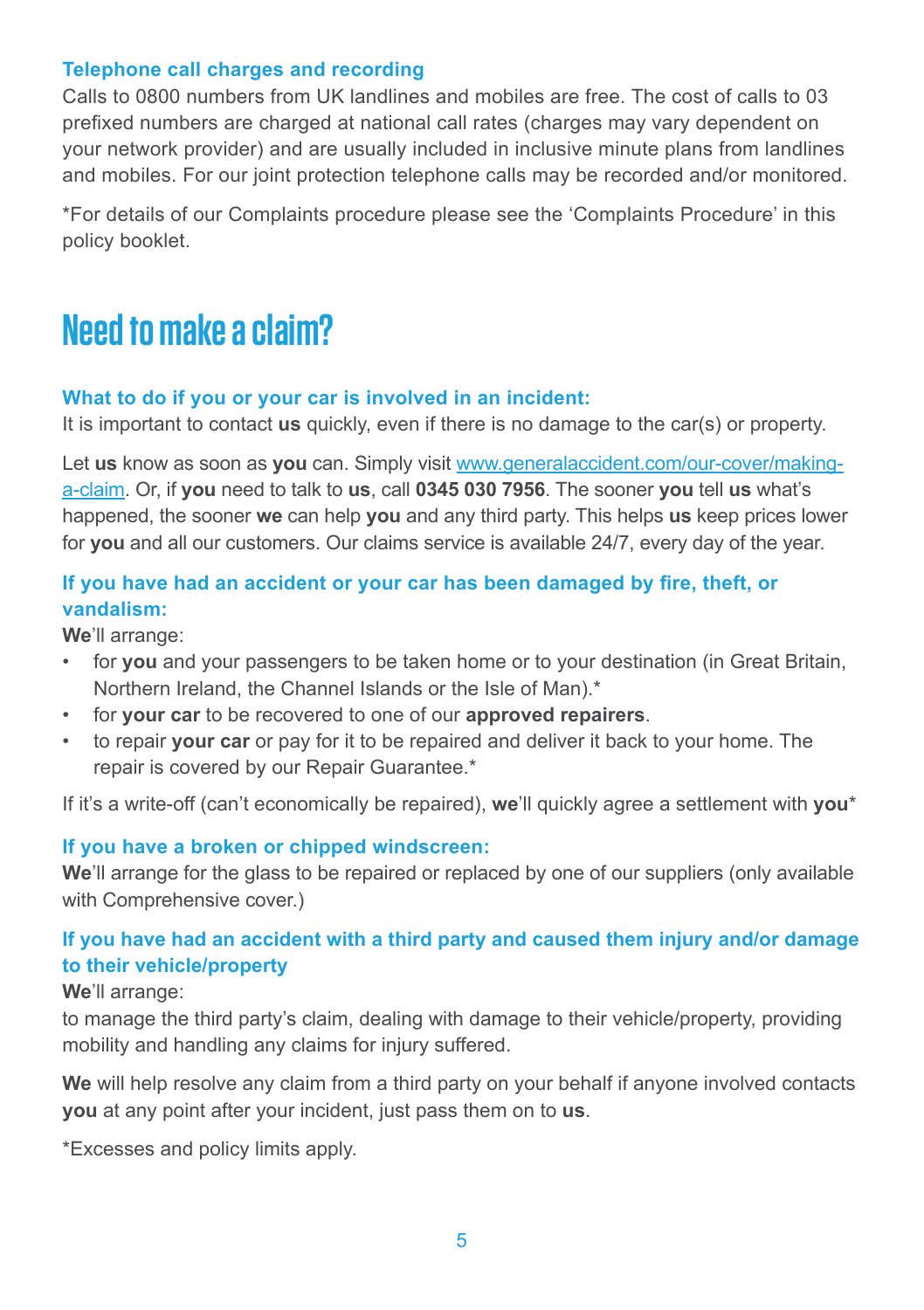# **Definitions**

Wherever the following words or phrases appear in **bold** in this policy booklet, they will have the meanings described below.

### **Advanced Driver Assistance Systems (ADAS)**

Electronic systems fitted to **your car** designed to assist with safety, the control and/or driving of **your car**.

### **Approved repairer**

A facility approved by **us** for the repair, damage assessment and/or storage of **your car**.

### **Automated vehicle**

A vehicle designated as being legally able to safely drive itself and is listed as an automated vehicle under the Automated & Electric Vehicles Act 2018.

### **Certificate of motor insurance**

The current document that proves **you** have the motor insurance required by the Road Traffic Acts to use **your car** on a road or other public place. It shows who can drive **your car**, what it can be used for and whether **you** are allowed to drive other cars. The certificate of motor insurance does not show the cover provided.

### **Computer system(s)**

Any computer, hardware, **software**, applications, communications system, electronic device (including, but not limited to, smart phone, laptop, tablet, wearable device), server, cloud or microcontroller including any similar system or any configuration of the aforementioned and including any associated input, output, **data** storage device, networking equipment or back up facility.

### **Cyber Act**

A deliberate unauthorised, malicious or criminal act or series of acts, regardless of time and place which involves access to, processing of, use of, or operation of any **computer system(s)** and is intended to create, or to have the effect of creating an outcome which includes but is not limited to denial of access, threat, deception, hoax or extortion.

### **Data**

All information, which is electronically stored, recorded, transmitted or represented, or contained in any formats, materials or devices used for the storage of data including but not limited to operating systems, records, programs, **software** or firmware, code of series of instructions facts, concepts, code or any other information of any kind.

### **Fire**

Fire, self-ignition, lightning and explosion.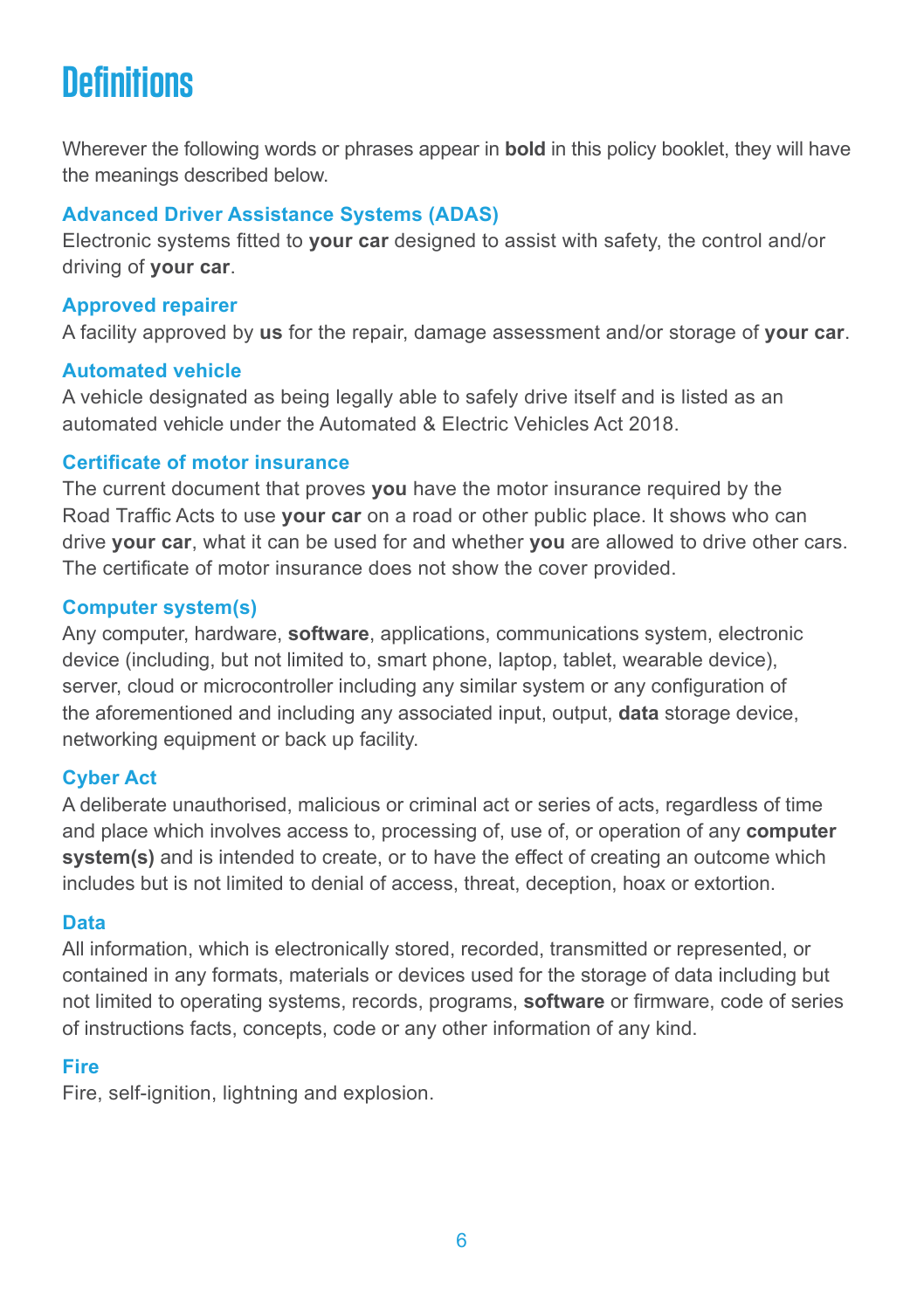### **Market value**

The cost of replacing **your car** with one of the same make, model, specification and condition. The market value, determined at the time of loss or damage, may also be affected by other factors such as mileage, MOT status (if one is required), how **you** purchased **your car** and whether it has been previously declared a total loss.

### **Partner**

The husband or wife or the domestic or civil partner of the **policyholder**, living at the same address and sharing financial responsibilities. This does not include any business partners or associates.

### **Period of insurance**

The period of time covered by this policy, as shown in your schedule, or until cancelled. Each renewal represents the start of a new period of insurance.

### **Persons insured**

### **You/policyholder**

The policyholder named in your schedule.

### **Named driver**

Person nominated by the **policyholder** as being a user (but not the main user) of **your car** as described in your schedule, providing the **certificate of motor insurance** allows that person to drive **your car**. (Named drivers are not entitled to benefits provided under Section 2 – Driving other cars).

#### **Software**

Any software, safety critical software, firmware, operating systems, electrical control systems, **data**, **data** storage materials, telecommunication links or any reliance on recognising, using or adopting any date, day of the week or period of time, other than the true or correct date, day of the week or period of time.

### **Territorial limits**

Great Britain, Northern Ireland, the Channel Islands and the Isle of Man, Andorra, Austria, Belgium, Bosnia and Herzegovina, Bulgaria, Croatia, Cyprus, the Czech Republic, Denmark, Estonia, Finland, France (including Monaco), Germany, Gibraltar, Greece, Hungary, Iceland, Italy (including San Marino and the Vatican City), Latvia, Lithuania, Luxembourg, Malta, the Netherlands, Norway, Poland, Portugal, the Republic of Ireland, Romania, Serbia, Slovakia, Slovenia, Spain, Sweden and Switzerland (including Liechtenstein).

### **Theft**

Theft, attempted theft or taking **your car** without your consent.

### **Track day**

Any event, organised or not, or location where vehicles are permitted to drive on any course, or track, which is free from traffic regulations.

### **We/us**

Aviva Insurance Limited and any representative appointed by us to act on our behalf.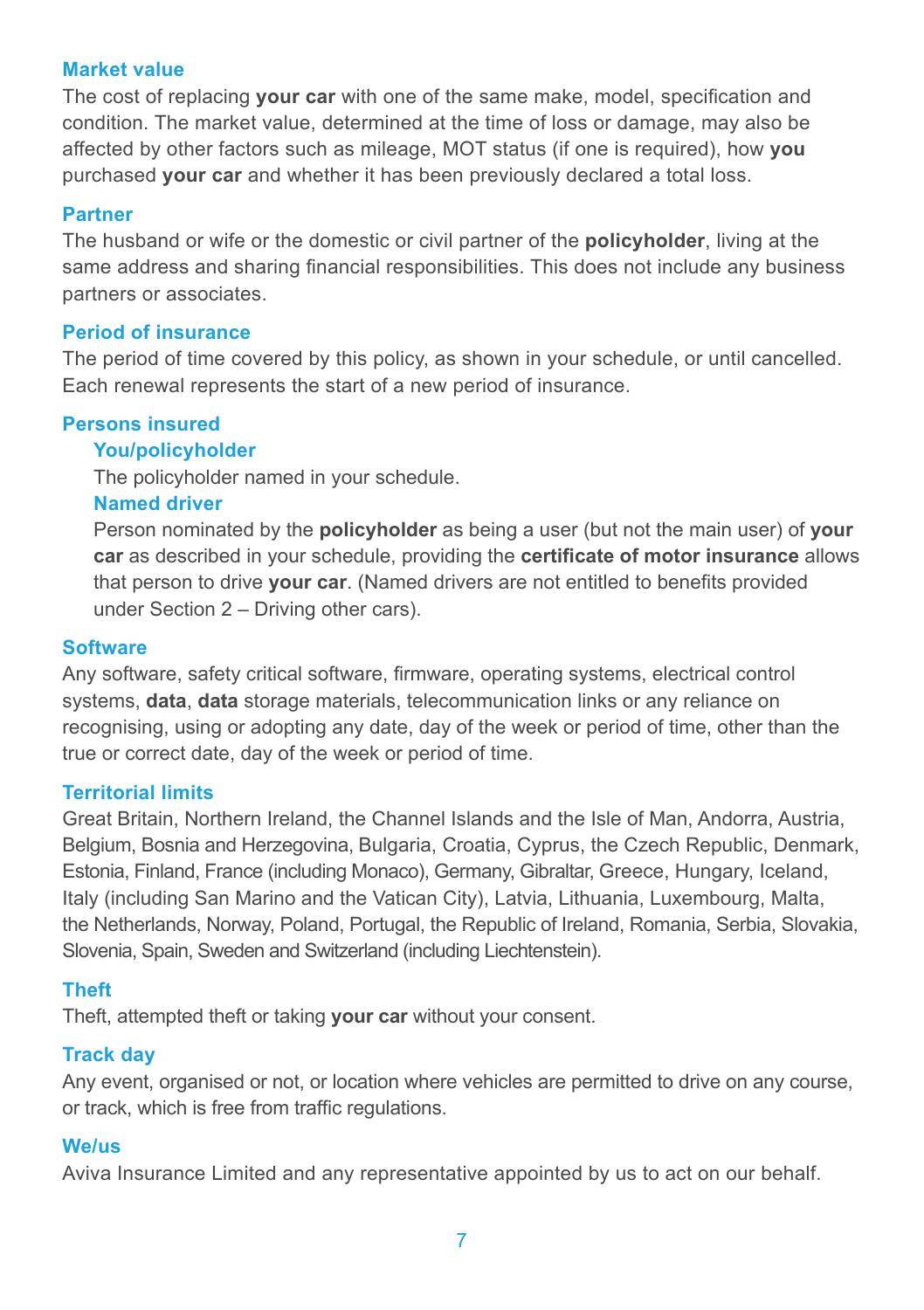### **Your car**

Any motor vehicle described in your schedule and any other motor vehicle for which details have been supplied to **us** and a **certificate of motor insurance** bearing the registration mark of that motor vehicle has been delivered in accordance with the Road Traffic Acts and remains effective;

Any motor vehicle loaned to a permitted driver as shown on your **certificate of motor insurance** by a supplier **we** have nominated following a claim under the policy (applicable to Comprehensive cover only).

Any motor vehicle loaned to a permitted driver as shown on your **certificate of motor insurance** for up to seven days by a garage, motor engineer or vehicle repairer while the motor vehicle described in your schedule is being either serviced, repaired or having an MOT test (applicable to Comprehensive cover only).

### **Key**



These boxes highlight information we want to particularly draw your attention to



These boxes give you additional helpful information



These boxes highlight what your policy does not cover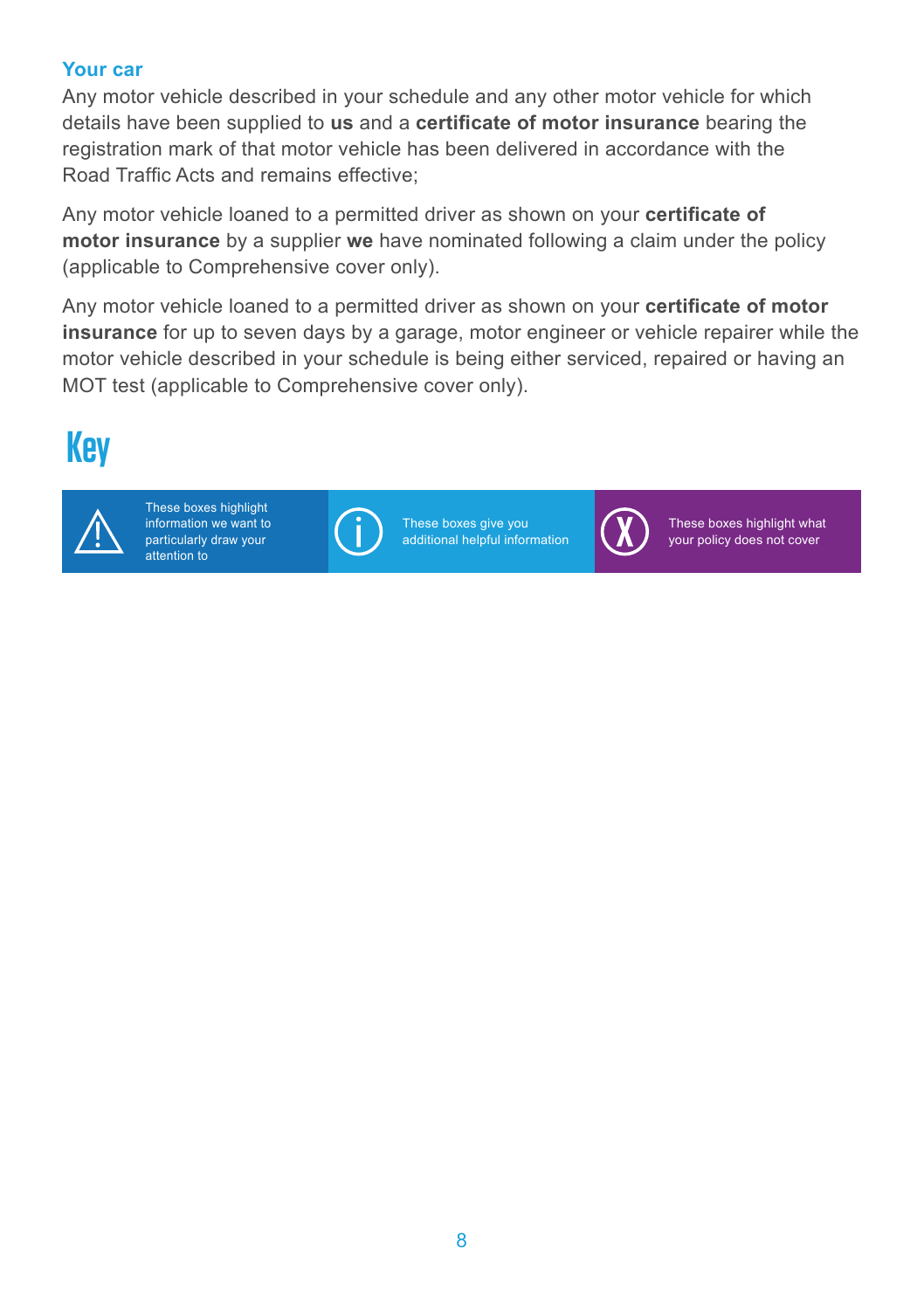# **Section 1. Loss of or damage to your car**

### **Loss of or damage to your car**

If **your car** is lost, stolen or damaged, **we** will:

- repair **your car** unless **you** notify **us** that **you** want **us** to pay someone else to repair it; or
- pay **you** a cash amount equal to the loss or damage.

The same cover also applies to accessories (up to the limit shown in your schedule), spare parts and components for **your car** while these are in or on **your car** or while in your private garage.

**We** may decide to use parts or accessories not supplied by the original manufacturer, but which are of a similar standard, including recycled parts.

When **we** repair **your car, we** will arrange for **ADAS** defects or errors due to the incident to be recalibrated or repaired.

> Accessories are items permanently fitted to **your car** which are not directly related to how it works as a car. For example, in-built satnavs, cameras, comms kits or roof racks. **You** can only claim for accessories under this section.

The most **we** will pay is the **market value** of **your car**.



There is no cover for loss or damage to **your car** when the person driving was arrested and charged for Drink/Drug driving or failing to provide a specimen. Please refer to the General Exclusions Section. In the event information presented by **you** misrepresents your claim **we** reserve the right to seek recovery under General Condition - Fraud.

### **Vehicle recovery and journey continuation**

Following an incident in Great Britain, Northern Ireland, the Channel Islands and the Isle of Man, **we** will arrange to get **your car** to one of our **approved repairers**.

**We** will also arrange to get the driver and passengers home or to their intended destination or **we** will pay up to £150 for overnight accommodation or public transport. **You** will need to produce receipts to claim.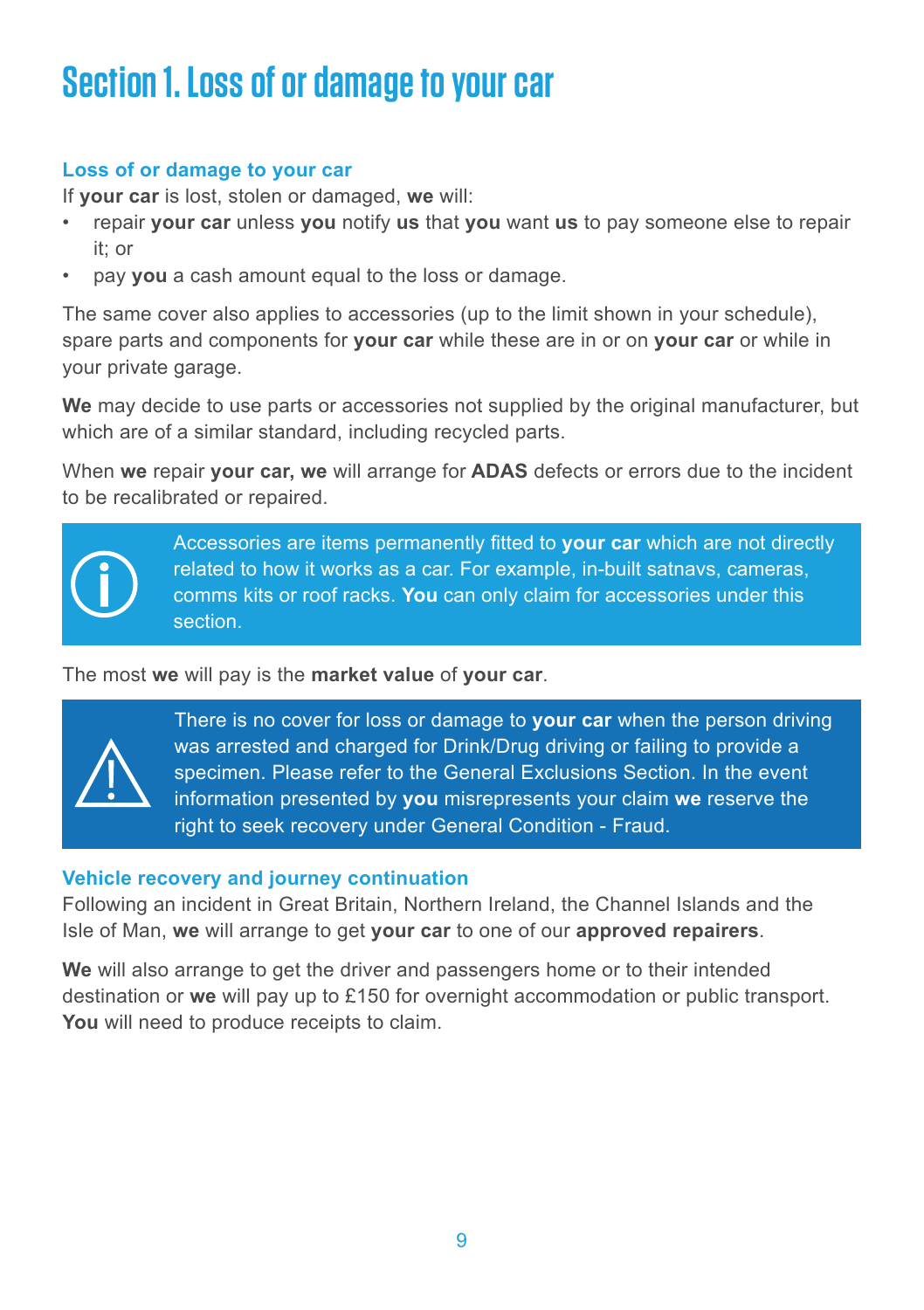**We** will deliver **your car** back to your home address (shown on your schedule) after the repairs have been carried out.



### **What if I want to use a garage of my choice?**

**We** can arrange for **your car** to be taken to a repairer of your choice if it is closer than our nearest **approved repairer**. This may lead to delays in arranging the repairs. **We** will not be able to provide **you** with a courtesy car and the excess **you** must pay will increase. If using your own repairer, **you** should arrange for any **ADAS** defects to be recalibrated or repaired.

#### **New car replacement**

There is no cover under this section if **you** have purchased Third Party, Fire and Theft cover.

**We** will replace **your car** with one of the same make, model and specification (providing one is available in the UK) if **you** or your **partner** are the first registered keeper (or second registered keeper where it was pre-registered and the mileage was less than 250 miles at time of purchase) and within 12 months of buying it from new:

- any repair cost or damage in respect of one claim is more than 60% of the car's UK list price (including car tax and VAT) or
- it is stolen and not recovered.

**We** will only replace **your car** if **you** or your **partner** purchased it:

- outright, or
- • under a finance agreement where ownership passes to **you** or your **partner** and the Finance Company agrees.

#### **Important note**

New car replacement does not extend to cars sold as 'Ex-demonstrators' or 'Nearly new'.

If the qualifying criteria set out above are not met, or **you** do not wish **us** to replace **your car** with a new car of the same make, model and specification, the most **we** will pay will be the **market value** of **your car**.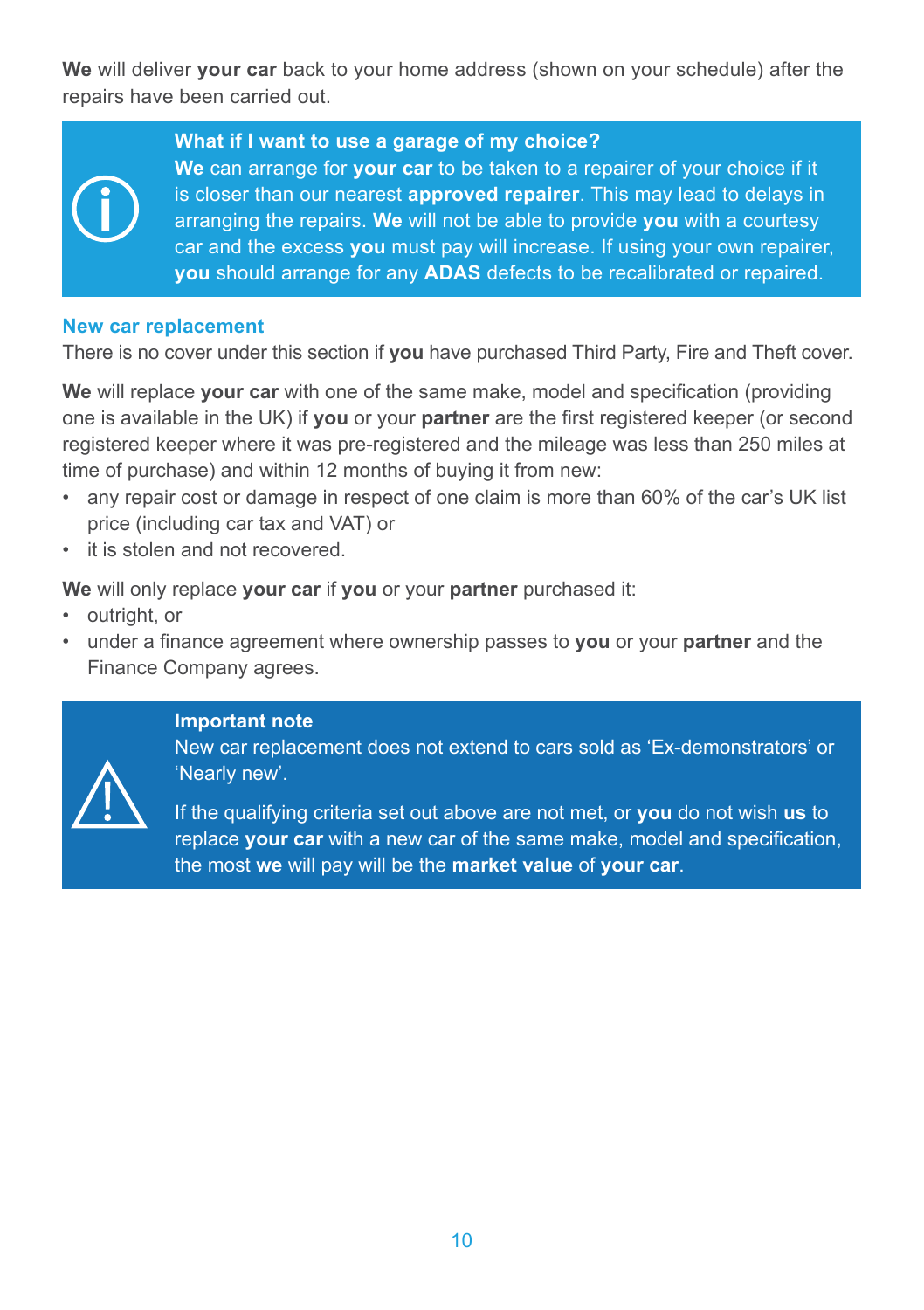### **Repair guarantee**

**We** will provide a lifetime guarantee on repair quality carried out on **your car** by our **approved repairer** for as long as **you** continuously insure **your car** with **us**. If **you** no longer insure **your car** with **us**, **we** will continue to guarantee the repair quality carried out on **your car** by our **approved repairer** for a period of three years from the date of completion of the repairs or for the remainder of the original manufacturer's warranty for **your car** if greater than three years. Repair quality means bodywork repairs, paint repairs and workmanship which is the work carried out by skilled technicians. All parts fitted to **your car** by our **approved repairer** will be covered for the duration of the guarantee provided by the part manufacturer/supplier.



 **Exclusion to Repair guarantee**

**We** will not pay for damage under the Repair guarantee arising from deterioration and wear and tear or parts and component failures.

#### **Excesses**

An excess is the amount **you** will have to pay towards any claim.

- An excess will apply to most claims.
- An additional excess will apply if the driver is 24 or under.
- A further excess will apply if **you** choose to have **your car** repaired in a garage that is not one of our **approved repairers**.
- Your schedule will show the excesses **you** will have to pay towards any claim. If more than one excess applies to your claim, the excesses will be added together.
- If **you** are hit by an uninsured driver and provide **us** with the other driver's name, contact details and their vehicle registration number, **we** will refund the excess **you** paid. This only applies where the driver of **your car** is not at fault.

### **What if my car is on finance?**

If **we** know that **your car** is still being paid for under a finance agreement, **we** will pay any claim to the owner described under that agreement.

- Where **your car** is on finance and the agreement allows **you** to own or purchase the car, any difference between what **we** pay the finance company, and the **market value** will be paid to **you**.
- Where **your car** is not or cannot be owned by **you** under the agreement (contract hire and some leasing arrangements) **we** will pay its asset value to the true owner.

If the outstanding amount of your finance exceeds any payment made under this policy, **you** will still be responsible for paying this.

The most **we** will pay is the **market value** of **your car**.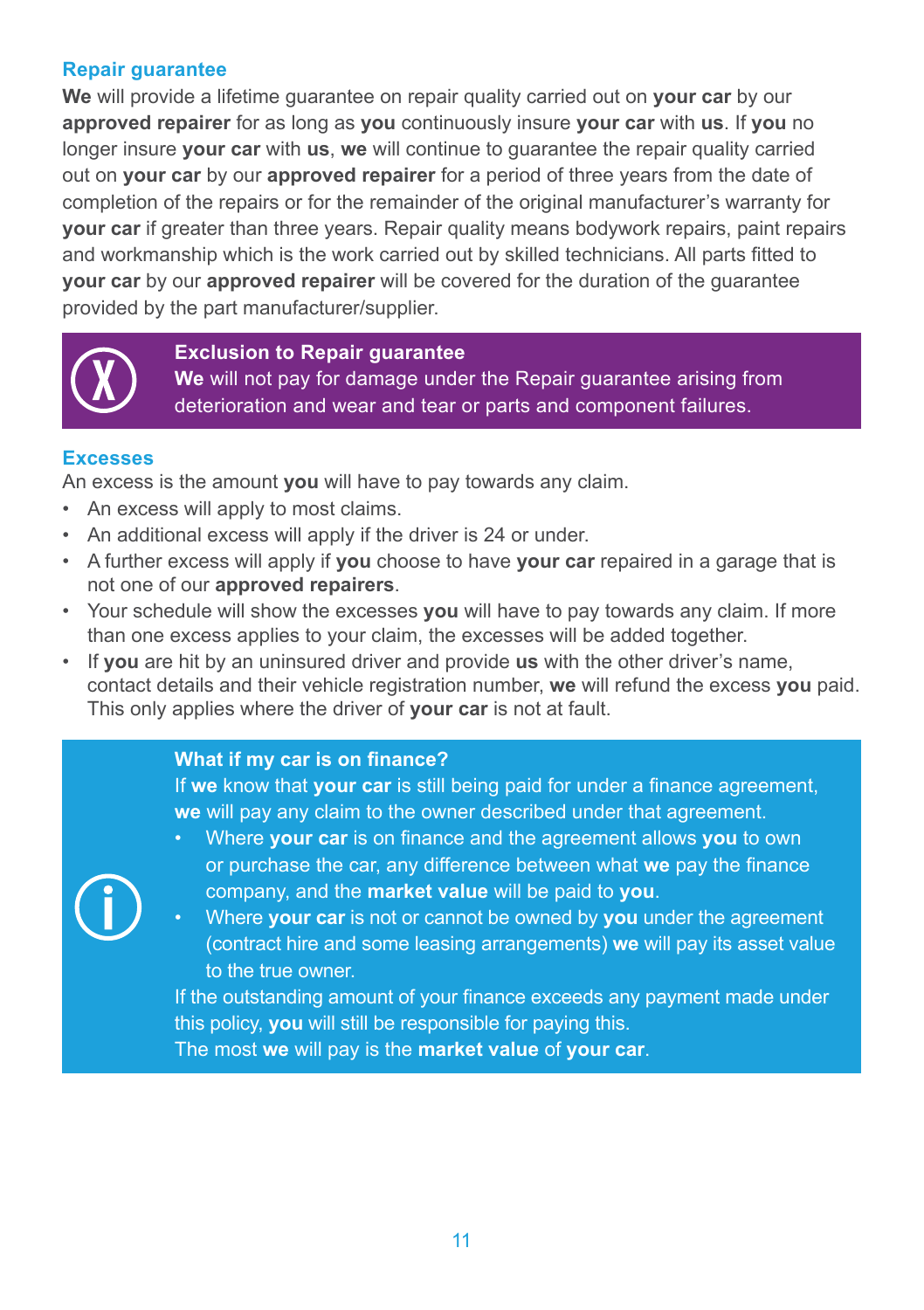### **Courtesy car – standard cover**

This cover is not available if **you** have purchased Third Party, Fire and Theft cover.

A courtesy car is provided subject to availability to reduce your inconvenience and where possible ensure **you** remain mobile. It is not intended to be an exact replacement for **your car**. All courtesy cars have comprehensive cover under your policy for the period the courtesy car is provided.

- A courtesy car will only be provided when your claim has been accepted and **your car** is repairable, and is being repaired by our **approved repairer** network.
- A courtesy car is typically a small three door hatchback car with four seats.
- If **your car** is immobile or unroadworthy **we** aim to provide a courtesy car within one working day (however if an incident occurs during a weekend or on a bank/public holiday, it may not be possible to provide a courtesy car until the following normal working day).
- To avoid undue delays, please advise **us** during the early stages of your claim if **you** need an automatic transmission courtesy car. Automatic courtesy cars can be supplied, providing the car being repaired is an automatic.

**We** do not provide a courtesy car outside Great Britain, Northern Ireland, the Channel Islands and the Isle of Man. However, **you** can buy our European Breakdown option which provides cover if there is an accident, breakdown or **theft** abroad.

### **Hire car – optional cover**

The cover and services explained in this section only apply if they are shown in your schedule.

- A hire car will be provided to **you** if **your car** has been stolen or has been damaged and is not repairable. Hire cars are subject to availability and the terms and conditions of the vehicle provider and are provided for a minimum of five days and a maximum of up to 21 days, or until your settlement has been agreed (whichever is earlier).
- A hire car is typically a small three door hatchback car with four seats.
- If **your car** is immobile or unroadworthy **we** aim to provide a hire car within one working day (however if an incident occurs during a weekend or on a bank/public holiday, it may not be possible to provide a hire car until the following normal working day).
- To avoid undue delays, please advise **us** during the early stages of your claim if **you** need an automatic transmission car. Automatic hire cars can be supplied, providing the car being repaired is an automatic.

**We** do not provide a hire car outside Great Britain, Northern Ireland, the Channel Islands and the Isle of Man.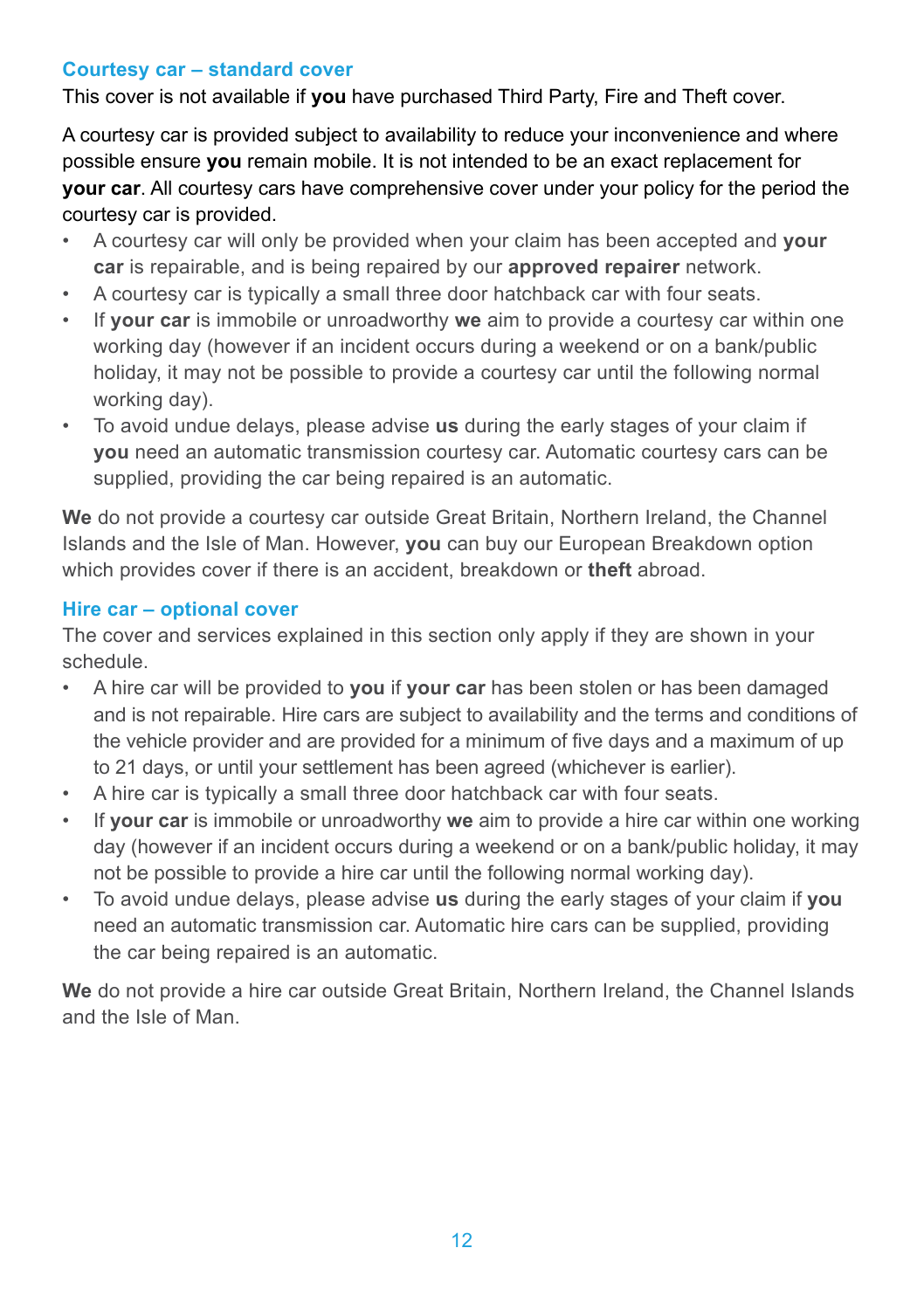### **Exclusions to Section 1**

### What **we** won't pay for: • Loss of use, wear and tear, loss or damage which happens gradually, loss of value following repair, depreciation, failure of electronics, mechanical breakdown or breakage, or tyre damage caused by braking, punctures, cuts or bursts. • Loss or damage if, at the time of the incident, it was being driven or used without your permission by someone **you** know (unless **you** have reported them to the Police). • Loss or damage arising from use of **your car** while taking part in a **Track day** or whilst driving on the Nürburgring Nordschleife. • Loss or damage arising from **theft** while: – **your car's** ignition keys (including any key, device or code used to secure, gain access to, or to enable **your car** to be driven) have been left in or on **your car**; – **your car** has been left unattended with the engine running. • Loss or damage arising from confiscation or requisition or destruction by or under order of any Government or Public or Local Authority.

- Where **your car** is equipped for the cooking or heating of food or drink, loss of damage by **fire** caused directly or indirectly from use of the cooking or heating equipment.
- Loss or damage caused by the unauthorised, and/or malicious access to **computer system(s)** or electronic components and systems, resulting in any reprogramming of **software**, introduction of malware, codes or viruses with the intention or effect to cause such systems to stop, fail or function otherwise than is intended by the Vehicle Manufacturer.

# **Section 2. Your liability**

### **Your liability**

**Persons insured** are covered against all amounts which may have to be paid as a result of being legally liable for an incident involving **your car**, resulting in:

- another person's death or injury.
- damage to another person's property (up to a maximum amount of that shown in your schedule plus an additional amount to cover any claimant's costs and expenses).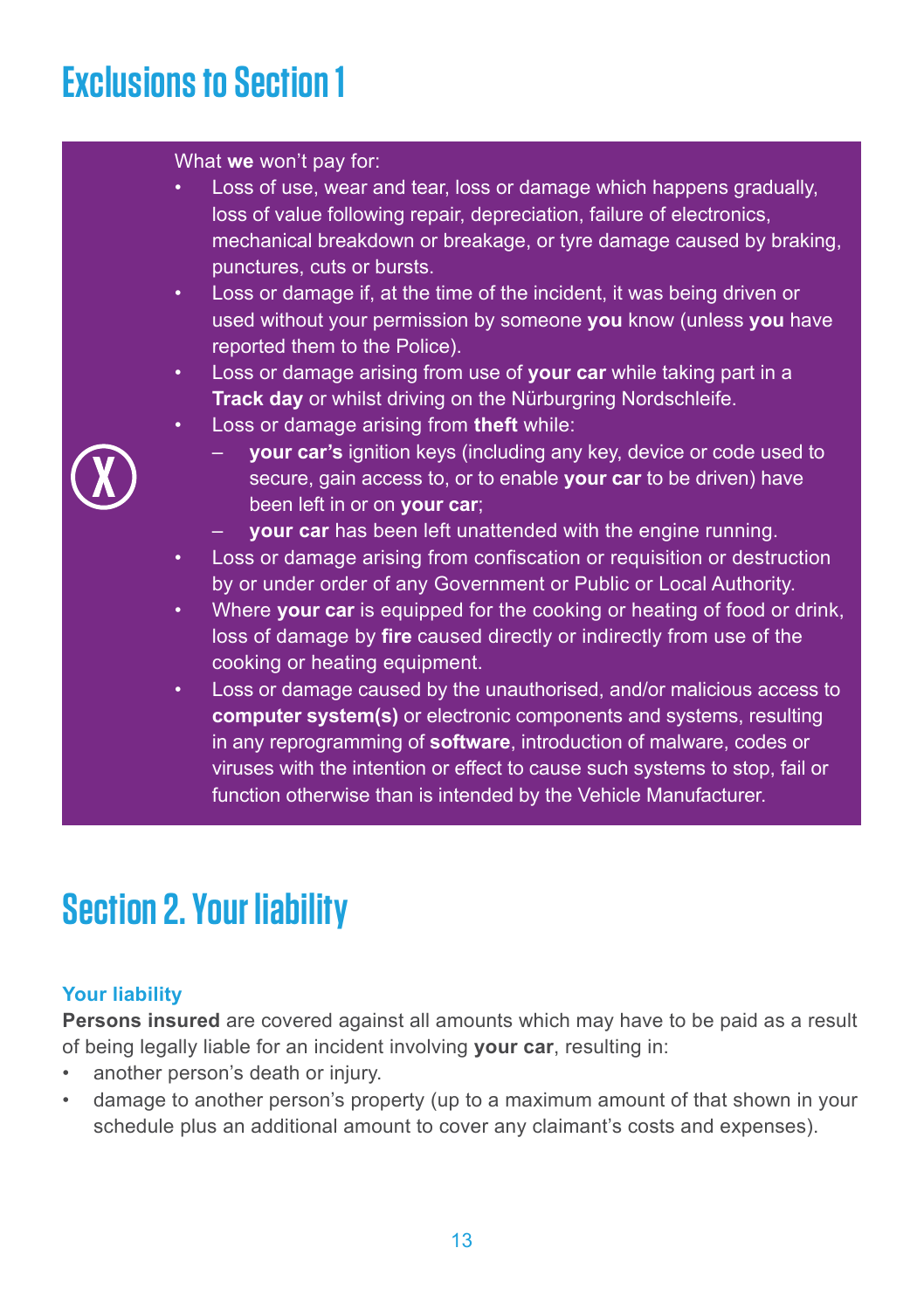#### **Important note**

If **your car** is carrying any of these high category hazardous goods or being used or driven at any hazardous locations, the amount **we** will pay for damage to another person's property will be limited to the amount shown in your schedule or such greater sum as may be required to meet the minimum insurance requirements of the Road Traffic Acts.

#### **High category hazardous goods:**



Any substance within the following United Nations Hazard Classes: 1: Explosives; 5.2: Organic peroxides; 6.1: Toxic substances; 6.2: Infectious substances; 7: Radioactive materials.

#### **Hazardous locations:**

Power stations; Nuclear installations or establishments; Refineries, bulk storage or production premises in the oil, gas or chemical industries; Bulk storage or production premises in the explosive, ammunition or pyrotechnic industries; Ministry of Defence premises; Military bases; Rail trackside; Any other rail property to which the public do not have lawful access.

#### **Legal costs**

**We** will pay the legal costs of any legal representative **we** agree to, to defend any **persons insured** at a coroner's inquest or fatal accident inquiry or in any proceedings brought under the Road Traffic Acts or equivalent European Union legislation, following an incident covered by this section. This cover does not extend to a plea of mitigation (unless the offence **you** are being charged with carries a custodial sentence) or appeals.

#### **Liability of other persons driving or using your car**

Cover under this section will also apply on the same basis for the following persons:

- Any person given permission by **you** to drive **your car** provided that your **certificate of motor insurance** allows that person to drive **your car**.
- Any person given permission by **you** to use (but not drive) **your car**, but only while using it for social, domestic and pleasure purposes.
- Any passenger travelling in or getting into or out of **your car**.
- The employer or business partner of the person using any car for which cover is provided under this section while the car is being used for business purposes, as long as your **certificate of motor insurance** allows business use. This does not apply if;
	- the vehicle belongs to or is hired by such employer or business partner;
	- the **policyholder** is a corporate body or firm.

#### **Driving other cars**

There is no cover under this section if **you** have purchased Third Party, Fire and Theft cover.

**We** will insure **you** while driving any other car (as long as **you** don't own it or it is not being hired or provided to **you** under a hire purchase agreement or any other finance agreement) within Great Britain, Northern Ireland, the Channel Islands and the Isle of Man providing:

- **you** are driving the car with the owner's express consent.
- **you** still have **your car** and it has not been damaged beyond cost effective repair.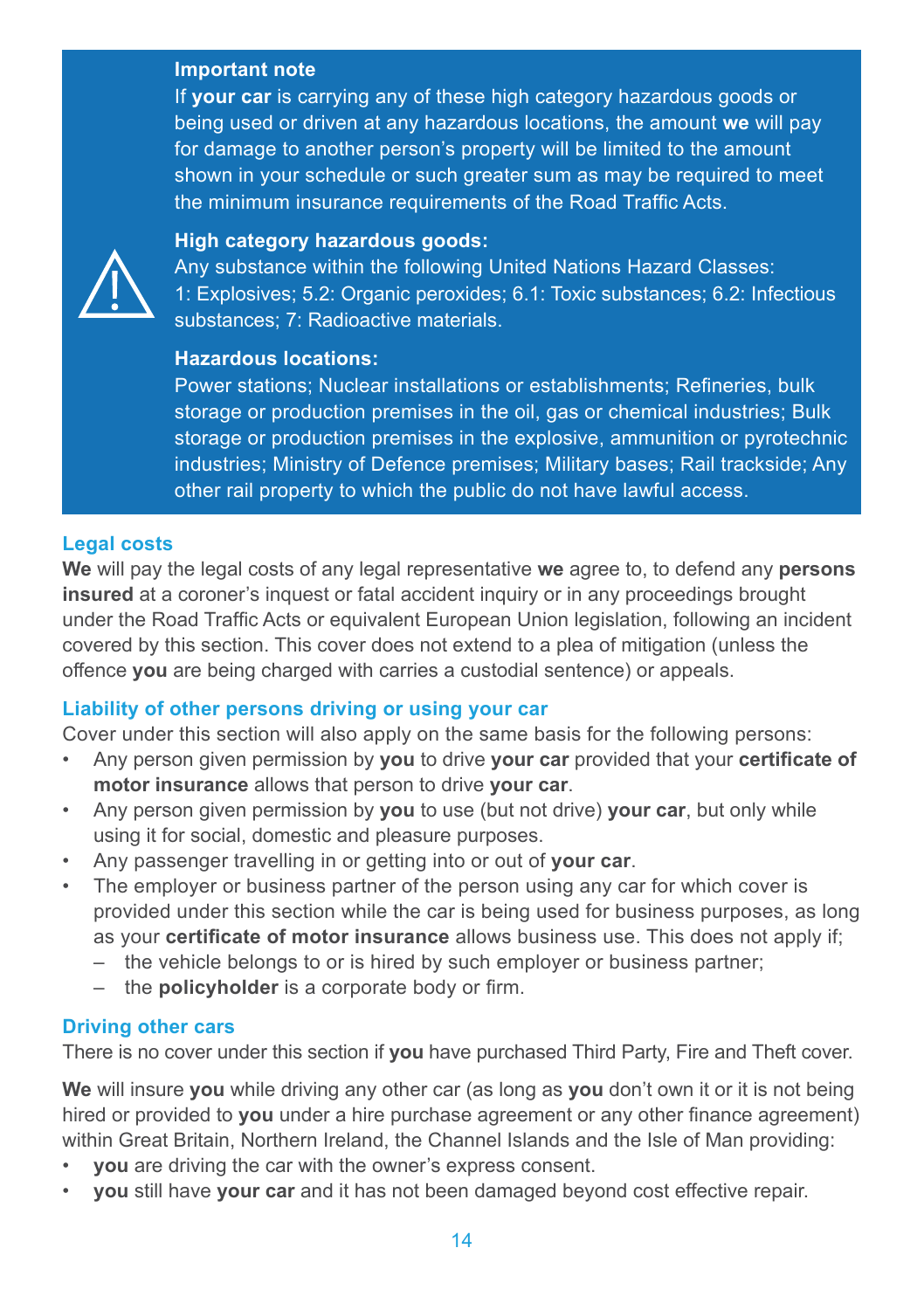- **you** are aged 25 or above at inception or renewal of this policy.
- the **certificate of motor insurance** indicates that **you** can drive other cars.
- the car is not an **automated vehicle**.

Driving other cars cover is only available for the **policyholder**.



**Important note** The cover provided to the **policyholder** is limited to third party damages only.

### **Exclusions to Section 2**

### What **we** won't pay for:

- Anything which **persons insured** can claim for under another policy.
- The death of, or injury to any employee of the **persons insured** which arises out of, or in the course of, that employee's duties, unless **we** must provide cover under the Road Traffic Acts.
- Loss of or damage to property that:
	- belongs to or is in the care of any **persons insured** who claim under this section; or
	- is being carried in **your car**.
- Damage to the motor vehicle covered by this section.
- A claim where **your car** is an **automated vehicle** and is being driven or used in automated driving mode and the **policyholder** or **persons insured** at the time of an accident has:



- made, or permitted alterations to any **software** which relates to functioning of **your car** as an **automated vehicle**, except those provided and/or approved by the vehicle manufacturer and/or;
- failed to install or permit installation of any safety critical **software** updates relating to the functioning of **your car** as an **automated vehicle** which the **policyholder** or **persons insured** ought reasonably to have known were safety critical (**software** updates are safety critical if it would be unsafe to use the vehicle in question without the updates being installed).
- Loss, damage, injury or death while any motor vehicle is being used on:
	- that part of the aerodrome or airport used for aircraft taking off or landing;
	- aircraft parking areas including service roads;
	- ground equipment parking areas; or
	- any parts of passenger terminals within the Customs examination area; unless **we** must provide cover under the Road Traffic Acts.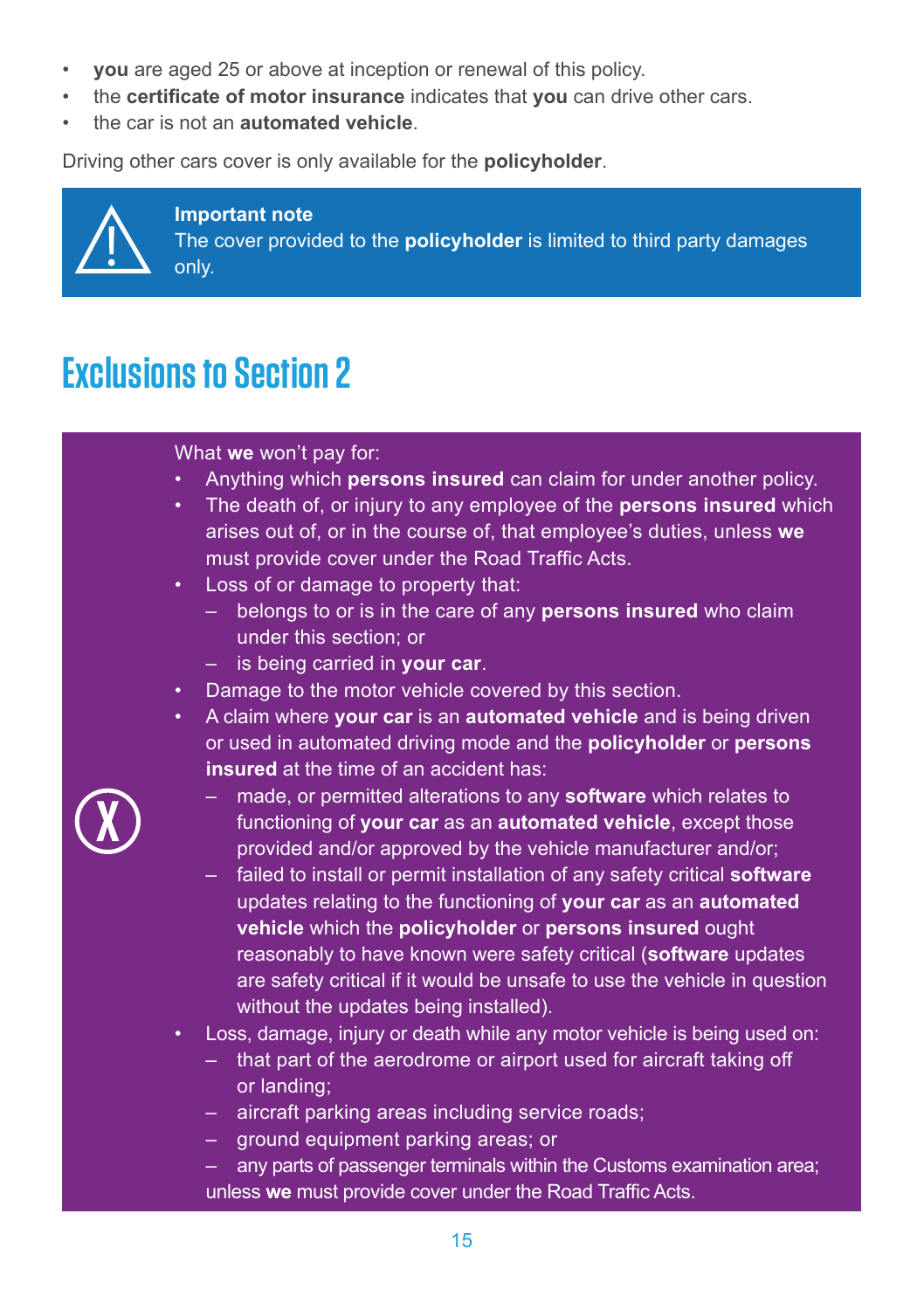- Any consequence whatsoever which is the direct or indirect result of any of the following, or anything connected with any of the following, whether or not such consequence has been contributed to by any other cause or event, except to the extent that **we** must provide cover under the Road Traffic Acts:
	- (a) Terrorism.
		- Terrorism is defined as any act or acts including, but not limited to:
		- (i) the use or threat of force and/or violence and/or
		- (ii) harm or damage to life or to property (or the threat of such harm or damage) including, but not limited to, harm or damage by nuclear and/or chemical and/or biological and/or radiological means caused or occasioned by any person(s) or group(s) of people in whole or in part for political, religious, ideological or similar purposes, or is claimed to be caused or occasioned in whole or in part for such purposes.
	- (b) any action taken in controlling, preventing, suppressing or in any way relating to (a) above.

 In respect of (a) and (b), where **we** must provide cover under the Road Traffic Acts, the maximum amount **we** will pay for damage to property as a result of any accident or accidents caused by a vehicle or vehicles driven or used by any **persons insured**, for which cover is provided under this section, will be:

- (i) limited to the amount shown in your schedule in respect of all claims resulting directly or indirectly from one originating cause; or
- (ii) such greater sum as may in the circumstances be required to meet the minimum insurance requirements of the Road Traffic Acts.
- Loss, damage, injury or death directly caused by pollution or contamination unless caused by a sudden identifiable unintended and unexpected event which occurs in its entirety at a specific time and place during the **period of insurance**, except where such liability is required to be covered under the Road Traffic Acts. For the purposes of this exclusion, pollution or contamination means all pollution or contamination of buildings or other structures or water or land or the atmosphere.
- Death or injury of any person caused by:
	- food poisoning; or
	- anything harmful contained in goods supplied; or
	- any harmful or incorrect treatment given at or from **your car**.
- Loss, damage, death or injury that happens beyond the limits of any carriageway or thoroughfare and involves anyone, other than the driver or attendant of **your car**, bringing a load to **your car** for loading or taking a load away from **your car** after unloading it.
- Any claim if any **persons insured** under this section does not keep to the terms and conditions of this policy.

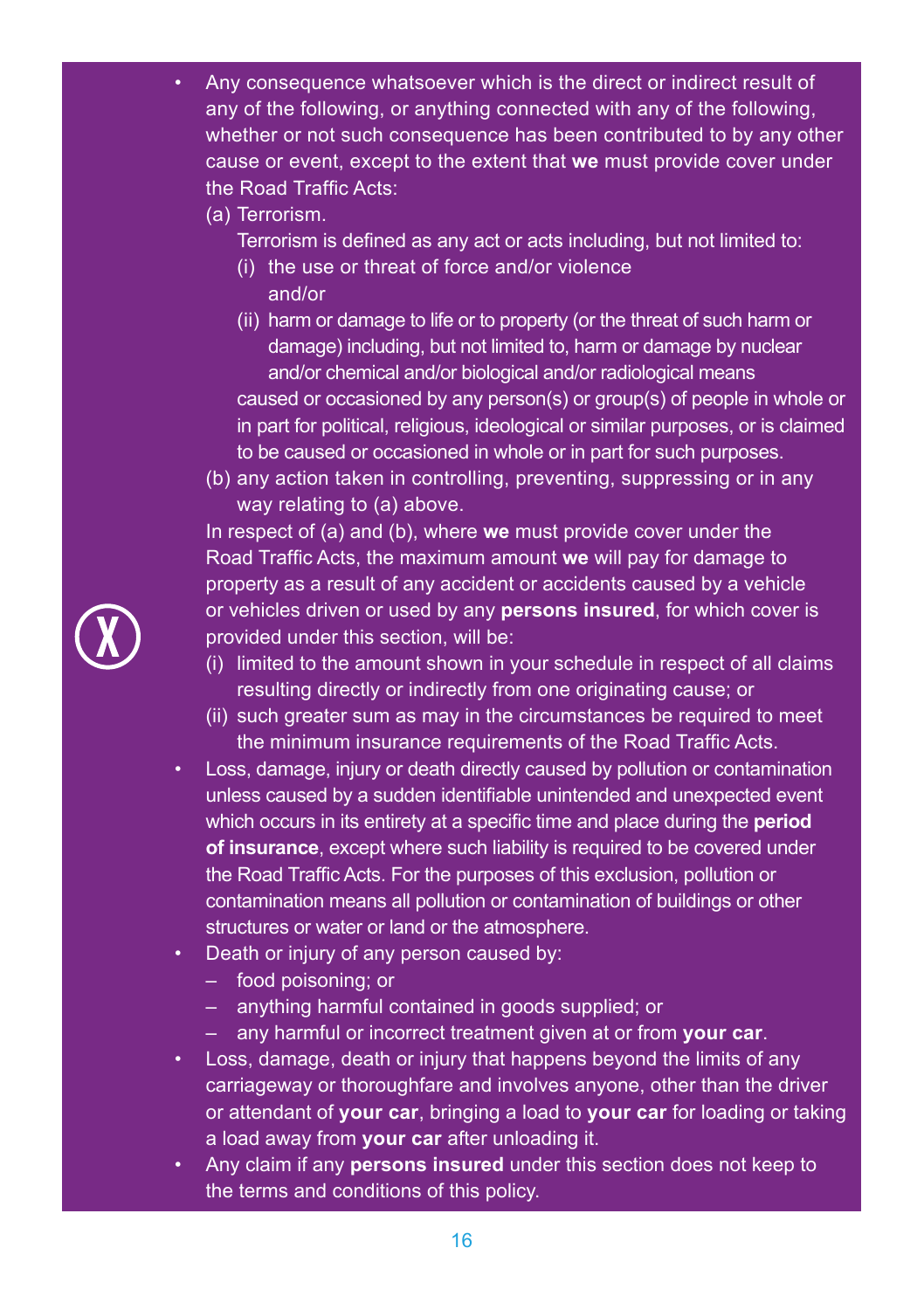# **Section 3. Personal belongings**

There is no cover under this section if **you** have purchased Third Party, Fire and Theft cover.

**We** will pay **you** (or, at your request, the owner) for loss or damage to personal belongings caused by **fire, theft** or accidental means while the personal belongings are in or on **your car**.

The maximum amount payable for any one incident is shown in your schedule.



As well as the personal property in **your car**, this Section also covers portable audio equipment, multi-media equipment, communication equipment, personal computers, cameras, satellite navigation and radar detection systems not permanently fitted to **your car**. **You** can only claim for personal belongings under this Section.



### **Important note**

A claim can only be made under this section when also making a valid claim which is accepted under 'Section 1. Loss of or damage to your car'.

### **Exclusions to Section 3**

**We** won't cover:

- Money, stamps, tickets, documents or securities (such as share and premium bond certificates).
- Goods or samples carried in connection with any trade.
- Tools.

# **Section 4. Emergency treatment**

**We** will reimburse any person using **your car** for payments made under the Road Traffic Acts for emergency medical treatment.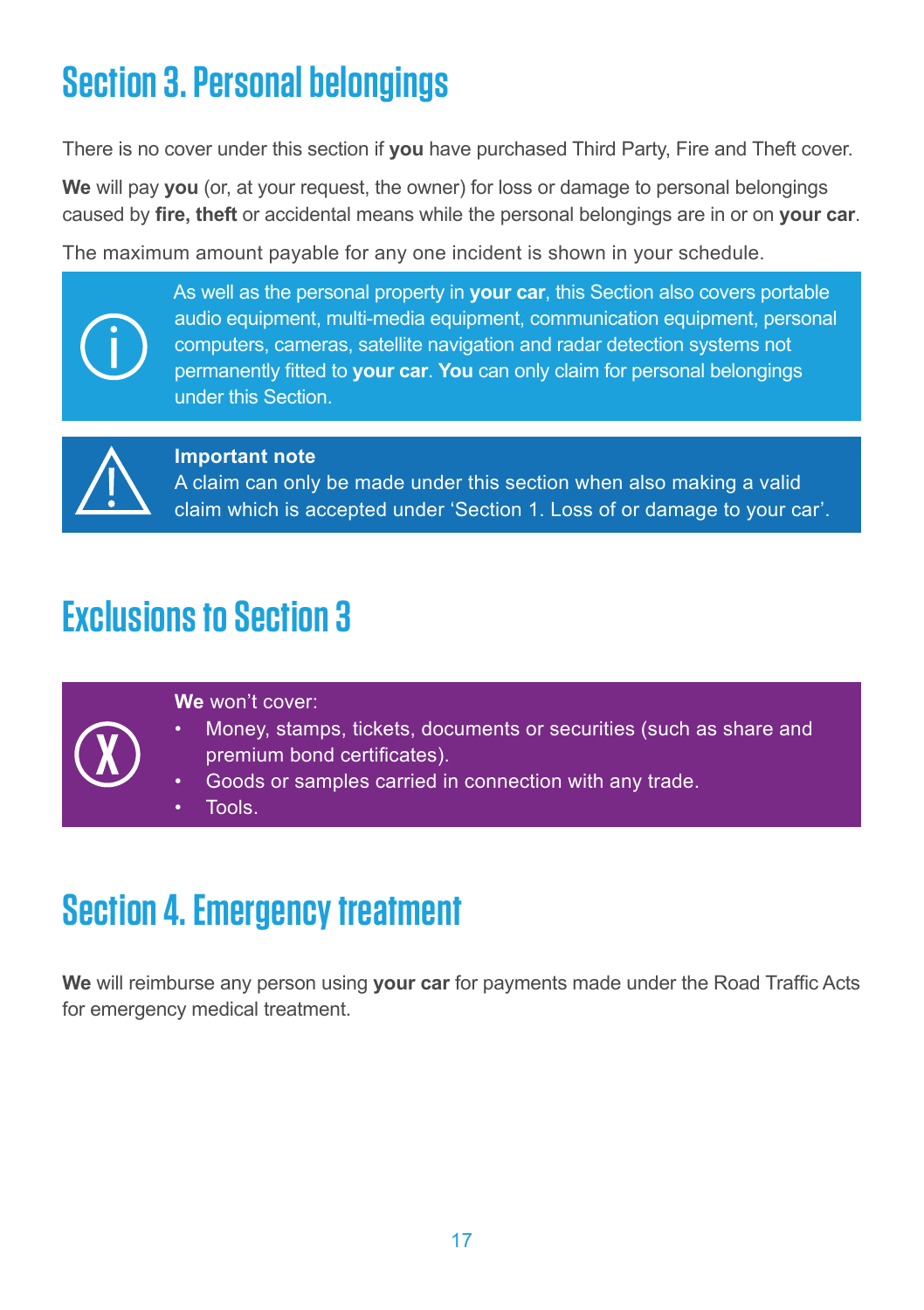# **Section 5. No claim discount**

If no claim is made under your policy during the **period of insurance**, **we** will increase your no claim discount at your next renewal in line with the scale outlined within this section.

Where a claim has been made, **we** may reduce your no claim discount in line with the scale outlined within this section

If a claim is made which is not your fault and **we** have to make a payment, **we** will reduce your no claim discount unless **we** can recover all sums **we** have paid from those responsible, except where:

- the accident was the fault of an uninsured driver and **you** have provided **us** with:
	- the other vehicle's registration number, and
	- the other vehicle's driver's name and contact details, or
- **you** have protected your no claim discount as shown on your schedule.

If your renewal is due and investigations into a claim are still on-going, **we** may reduce your no claim discount. Once our investigations are complete and **we** have confirmed that the accident was solely the fault of another driver, **we** will reinstate your no claim discount and refund any extra premium **you** have paid.

**We** do not grant no claim discount for policies running for less than 12 months. If **we** allow **you** to transfer this policy to another person, any no claim discount **you** have already earned will not apply to the person to whom the policy is being transferred.

**We** will not reduce your no claim discount where the only payments made are for:

- a claim under 'Section 4. Emergency treatment';
- a claim under 'Section 6. Glass'.

Third Parties may claim directly against **us** as insurer in the event an accident, involving **your car** as permitted under the European Communities (Rights Against Insurers) Regulations 2002. In these circumstances **we** deal with any claim, subject to the terms and conditions of your policy. This may affect your no claim discount.

| No claim discount at last | No claim discount at next renewal date (years) |            |            |  |
|---------------------------|------------------------------------------------|------------|------------|--|
| renewal date (years)      | 1 Claim                                        | 2 Claims   | 3 Claims   |  |
|                           | <b>NIL</b>                                     | <b>NIL</b> | <b>NIL</b> |  |
| 2                         | <b>NIL</b>                                     | <b>NIL</b> | <b>NIL</b> |  |
| 3                         |                                                | <b>NIL</b> | <b>NIL</b> |  |
|                           |                                                | <b>NIL</b> | <b>NIL</b> |  |
| 5                         | 3                                              | <b>NIL</b> | <b>NIL</b> |  |
| 6 or more years           | 3                                              | NII        | NII.       |  |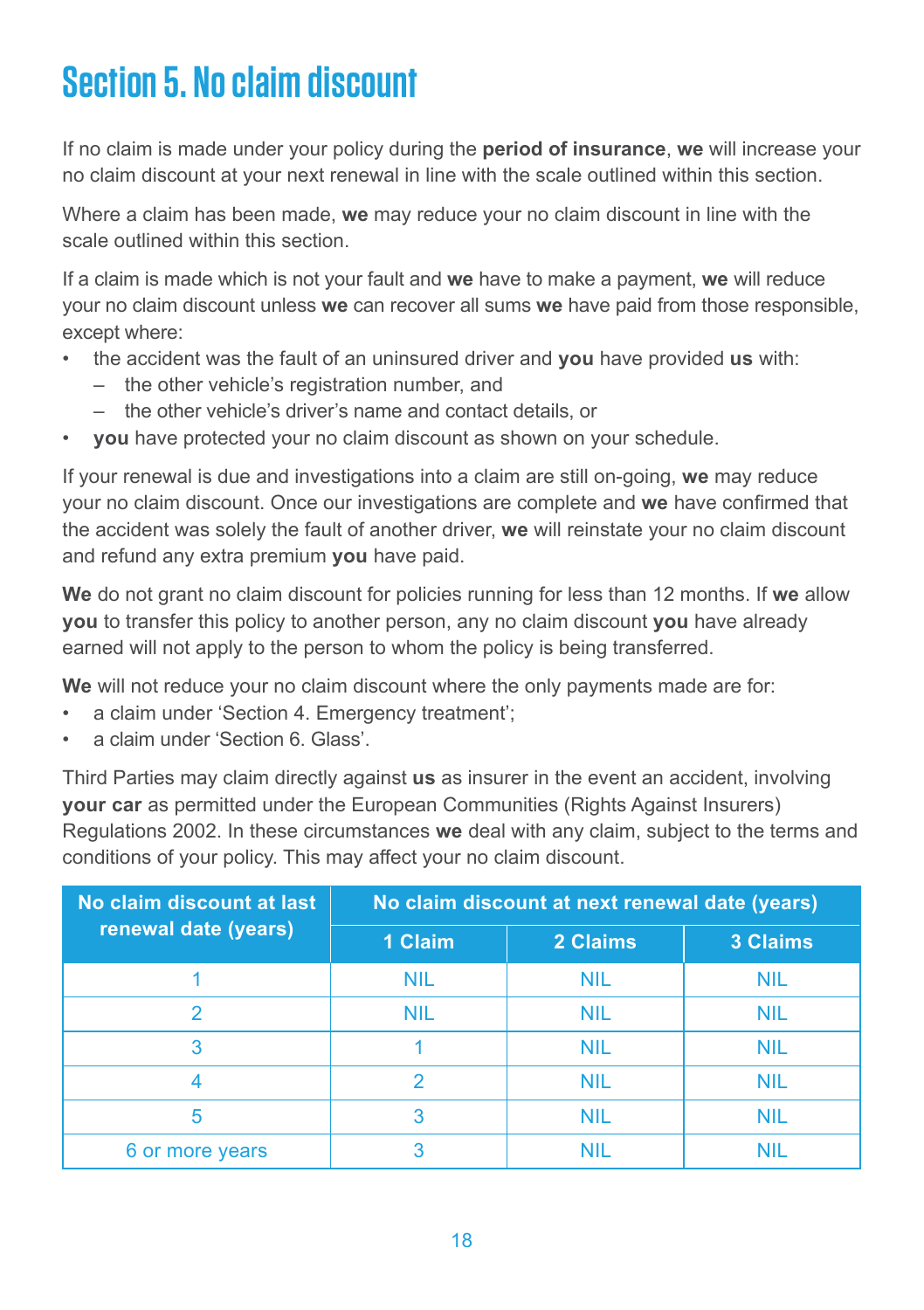### **Protected no claim discount**

This is an optional cover and only applies if shown on your schedule.

| <b>Cover purchased</b>                    | <b>Number of claims</b>                                     | New no claim discount<br>(NCD) entitlement |
|-------------------------------------------|-------------------------------------------------------------|--------------------------------------------|
| Protected no claim<br>discount on 3 years | One claim made during any period of<br>insurance            | 3 years NCD, protection lost               |
|                                           | Two claims made during any period of<br>insurance           | 1 years NCD, protection lost               |
|                                           | Three or more claims made during any<br>period of insurance | 0 years NCD                                |
| Protected no claim                        | One claim made during any three year period                 | 4 years NCD, protected                     |
| discount on 4 years*                      | Two claims made during any three year period                | 4 years NCD, protection lost               |
|                                           | Three claims made during any three year period              | 2 years NCD, protection lost               |
|                                           | More than three claims made during any<br>three year period | 0 years NCD                                |
| Protected no claim<br>discount on 5 years | One claim made during any three year period                 | 5 years or more NCD.<br>protected          |
| or more*                                  | Two claims made during any three year period                | 5 years or more NCD,<br>protection lost    |
|                                           | Three claims made during any three year period              | 3 years NCD, protection lost               |
|                                           | Four claims made during any three year period               | 0 years NCD, protection lost               |
|                                           | More than four claims made during any<br>three year period  | 0 years NCD                                |

#### **Important**

• Protected no claim discount preserves the number of years no claim discount entitlement **you** have. Your renewal premium may still increase as a result of claims and other factors

• Once **you** reach protected no claim discount on four years or more please note that any claim made within the last three years will be taken into account and will affect your discount and entitlement accordingly.

\***We** will take into account any claim(s) with any previous insurer during a two year period prior to taking out this policy (a claim for this purpose is any which would have resulted in loss of your no claim discount).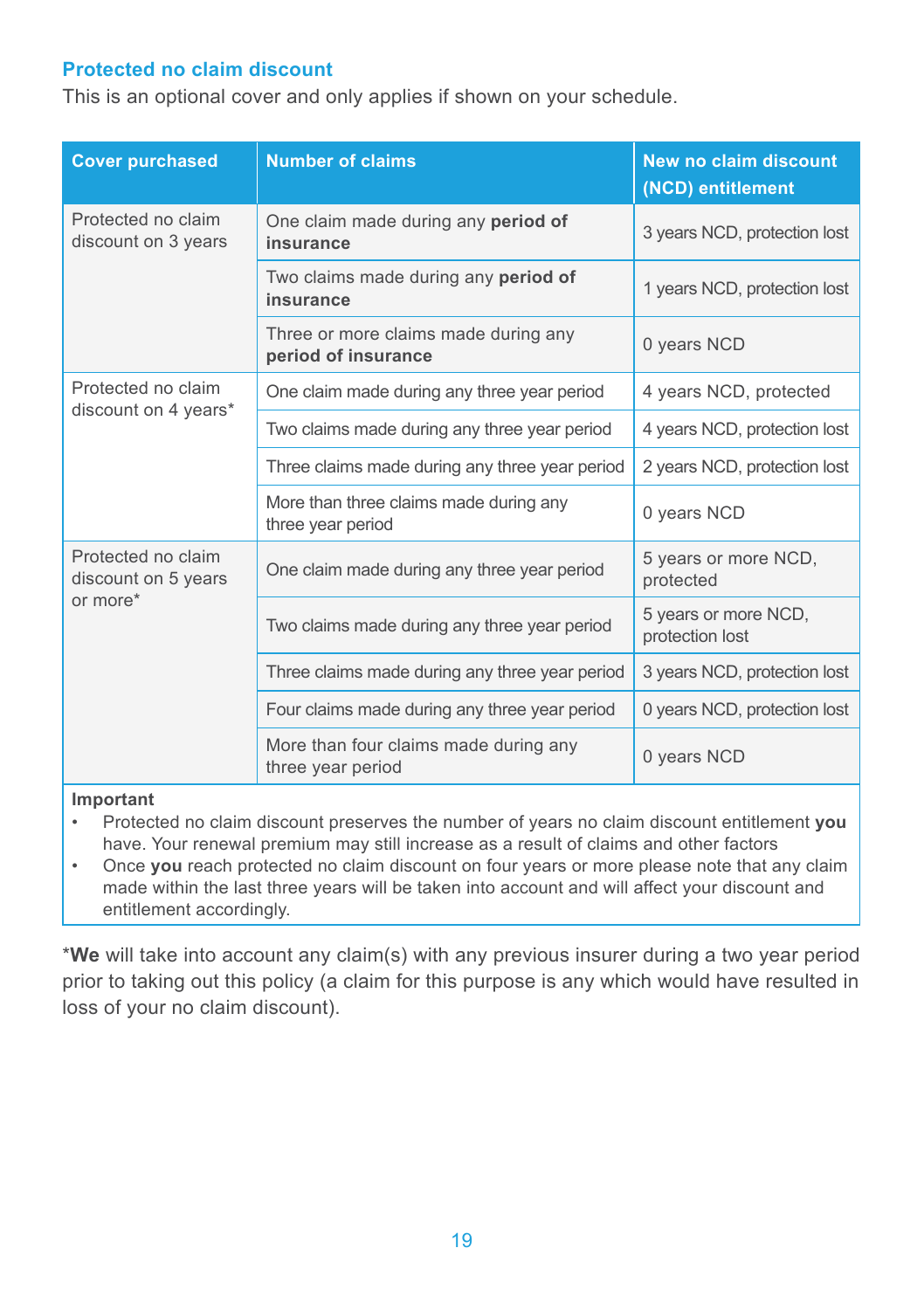# **Section 6. Glass**

There is no cover under this section if **you** have purchased Third Party, Fire and Theft cover.

**We** will pay for the replacement or repair of the glass in **your car's** windscreen, sunroof or windows if it is lost or damaged or the bodywork of **your car** suffers scratching arising solely from the breakage of glass. The most **we** will pay will be the **market value** of **your car**. **We** may use suitable parts not supplied by the original manufacturer.

The excess amount which must be paid for any replacement or repair of windscreens or glass in the sides or rear of **your car** is shown in your schedule.

Your policy excess will be payable for a claim of damaged glass that forms part of **your car's** roof including sunroof and panoramic roofs.

A claim solely under this section will not affect your no claim discount.

#### **Important note**

**• You** must either report your claim online by visiting [www.generalaccident.](http://www.generalaccident.com/our-cover/making-a-claim) [com/our-cover/making-a-claim](http://www.generalaccident.com/our-cover/making-a-claim), or by calling **us** on **0345 030 7956**, before any work is carried out. **We** will direct **you** to our **approved repairer**.



- Please note that if **you** take **your car** to a non-**approved repairer we** will only pay a limited amount of the repair or replacement cost, this amount is shown in your schedule.
- **We** do not provide a courtesy car if **you** are making a claim solely under this section.
- It is important to get any windscreen dependent **ADAS** (such as autonomous emergency braking, adaptive headlights, lane departure and traffic sign recognition) repaired or recalibrated as part of your glass claim.

### **Section 7. Continental use – Compulsory insurance**

This policy provides, as a minimum, the necessary cover to comply with the laws on compulsory insurance of motor vehicles in:

- Any country which is a member of the European Union.
- Any country which the Commission of the European Communities is satisfied has made arrangements of Article 8 of EC Directive 2009/103/EC relating to civil liabilities arising from the use of a motor vehicle.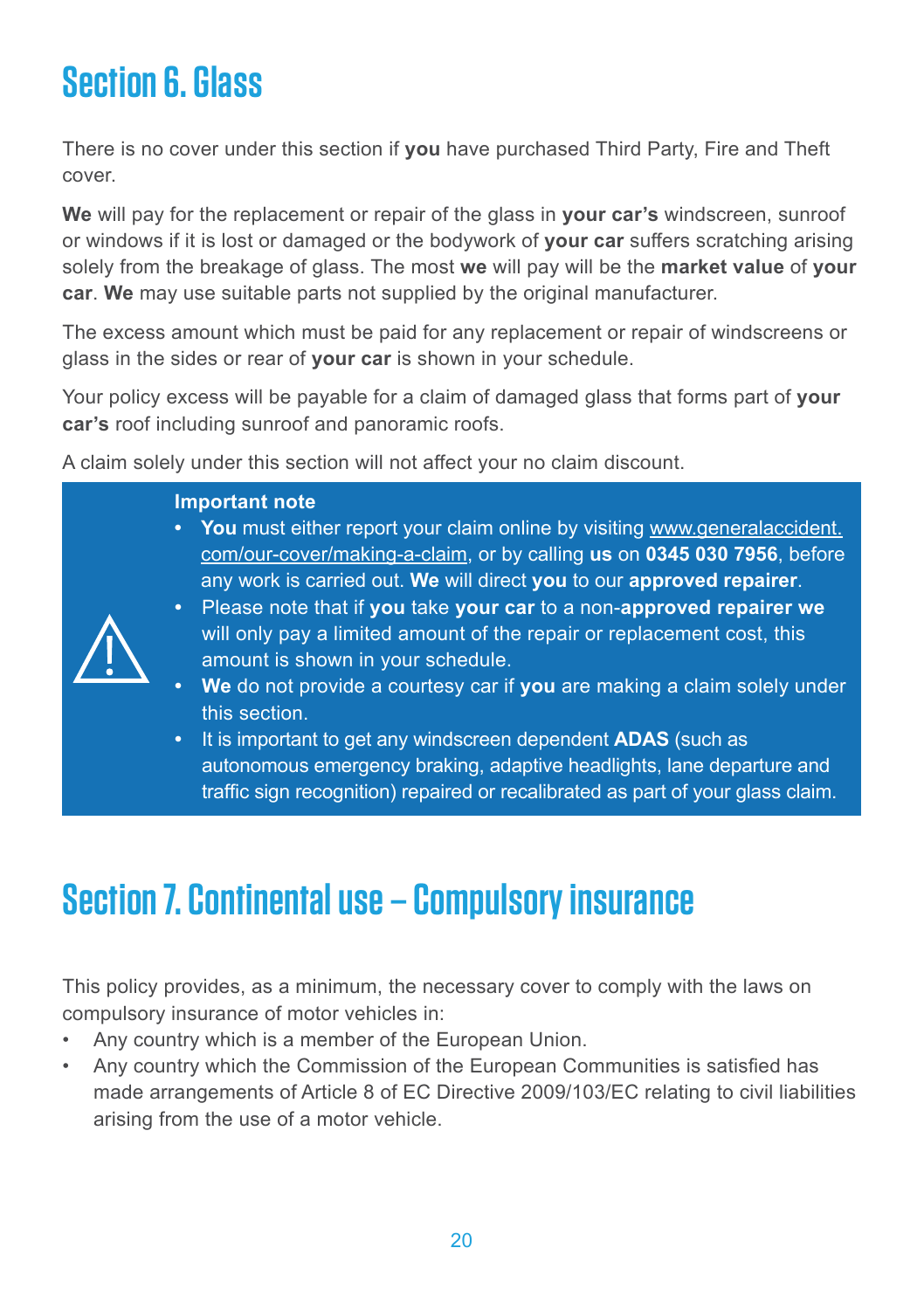In addition to this minimum cover, the policy provides the cover shown in the schedule in any country in the **territorial limits**, subject to:

- **Your car** normally being kept in Great Britain or the Isle of Man.
- Use of **your car** for visits to countries outside Great Britain, Northern Ireland, the Channel Islands and the Isle of Man being of a temporary nature, not exceeding 90 days in any one trip, and not exceeding a total of six months in any **period of insurance**.

### **Cover includes:**

- Transit between countries listed in the **territorial limits** (including transit to and from the **territorial limits**).
- Reimbursement of any customs duty **you** may have to pay on **your car** after its temporary importation into any country within the **territorial limits**, subject to your liability arising as a direct result of any loss of or damage to **your car** which is covered under 'Section 1. Loss of or damage to your car'.
- General Average contributions, Salvage, Sue and Labour charges whilst **your car** is being transported by sea between any countries listed in this section (including transportation to and from the **territorial limits**) provided that loss of or damage to **your car** is covered under 'Section 1. Loss of or damage to your car'.

### **Important note**

Although the UK is no longer part of the European Union, your **certificate of motor insurance** provides sufficient evidence for travel in the **territorial limits**.

For some countries, **you** might need an International Driving Permit (IDP). IDPs are available at post offices.



There is no cover for countries outside the **territorial limits**. **We** may, however, be prepared to extend cover to certain places by special request, in which case **we** will provide **you** with a Green Card and an additional premium will be required.

Onward travel for the driver, passengers and luggage is not extended by this section but is available if **you** have purchased our European breakdown optional cover, as shown on your schedule.

### **Section 8. Personal accident cover**

If **you**, your **partner** or **named drivers** suffer accidental bodily injury as a result of:

- • a road traffic accident in direct connection with the use of **your car** and/or
- travelling in, getting in to or out of **your car** listed in your schedule, **we** will pay an amount as shown in your schedule, if, within three months of the accident, the injury is the sole cause of their:
	- death.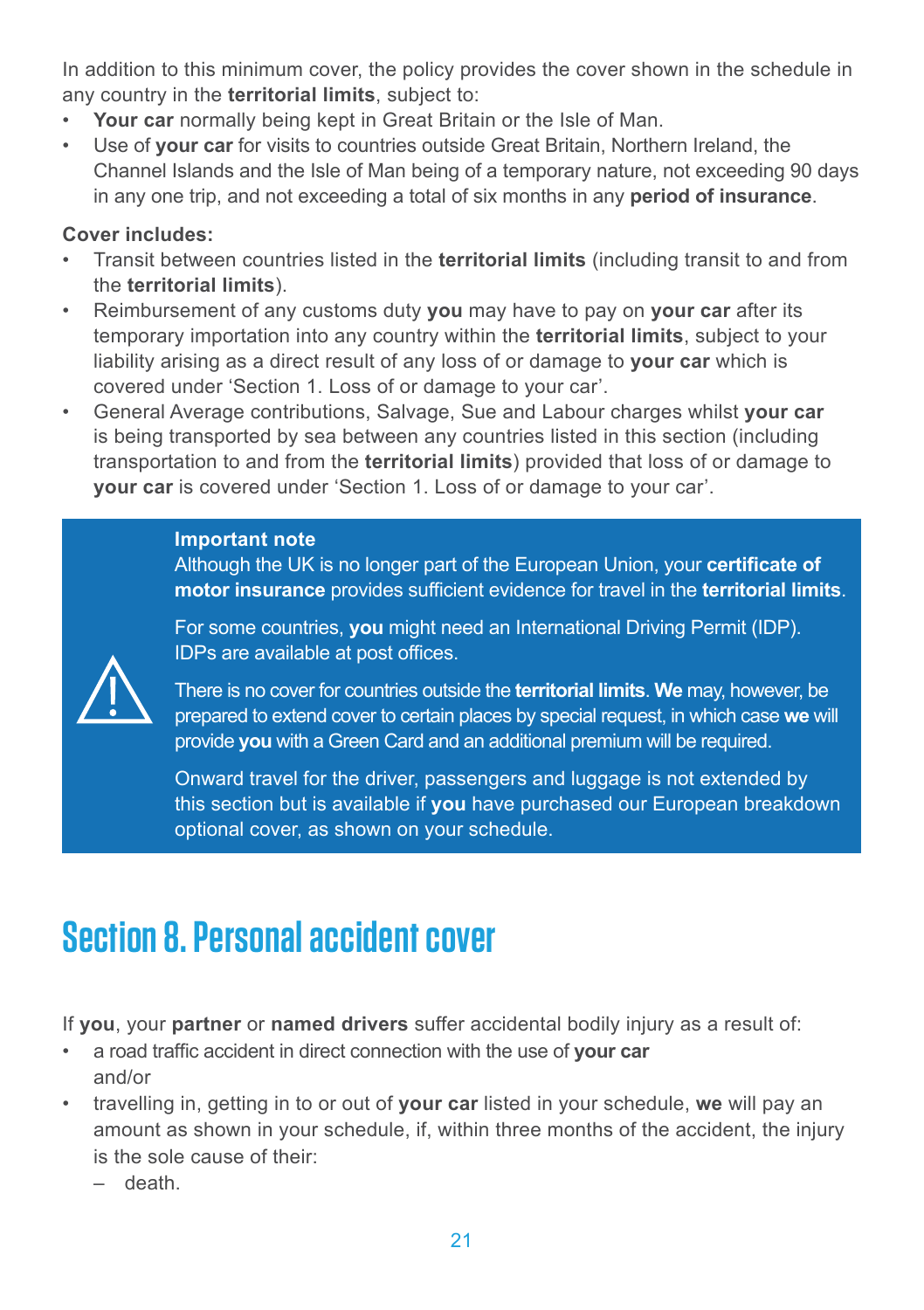- irrecoverable loss of sight in one or both eyes or total and permanent loss of hearing in one or both ears.
- loss of any limb which means severance at or above the wrist or ankle, or the total and permanent loss of use of a hand, arm, foot or leg.

The most **we** will pay any one person after any accident is shown in your schedule.

The most **we** will pay any one person during any one **period of insurance** is shown in your schedule.

If **you**, your **partner** or **named drivers** have any other policies with **us** in respect of any other car or cars, the injured person can only claim these benefits under one policy. The cover applies irrespective of fault.

### **Increased Personal Accident cover**

If **you** have purchased the optional 'Increased Personal Accident' extension, please refer to your schedule for details of cover limits.

• **Additional benefit for death or serious injury** If **you** suffer death or serious injury as outlined in this Section, **we** will pay an additional benefit amount as shown in your schedule.

### • **Physiotherapy cover for minor injuries**

 This extension also provides physiotherapy cover for minor injuries for **you**, your **partner** or **named drivers** if they are injured as a direct result of **your car** being involved in an accident. **We** will refer **you** quickly to our experienced rehabilitation case management provider and will pay for treatment from a chartered physiotherapist **we** have appointed who believes treatment will help recovery.

The most **we** will pay any one person after any accident is shown in your schedule.

Physiotherapy will end once the rehabilitation case management provider and/or treating physiotherapist advises no further treatment is required, or the limit under this extension has been reached, whichever happens first.

The cover applies irrespective of fault.

## **Exclusion to Section 8**



**We** will not pay for death or bodily injury arising from suicide or attempted suicide.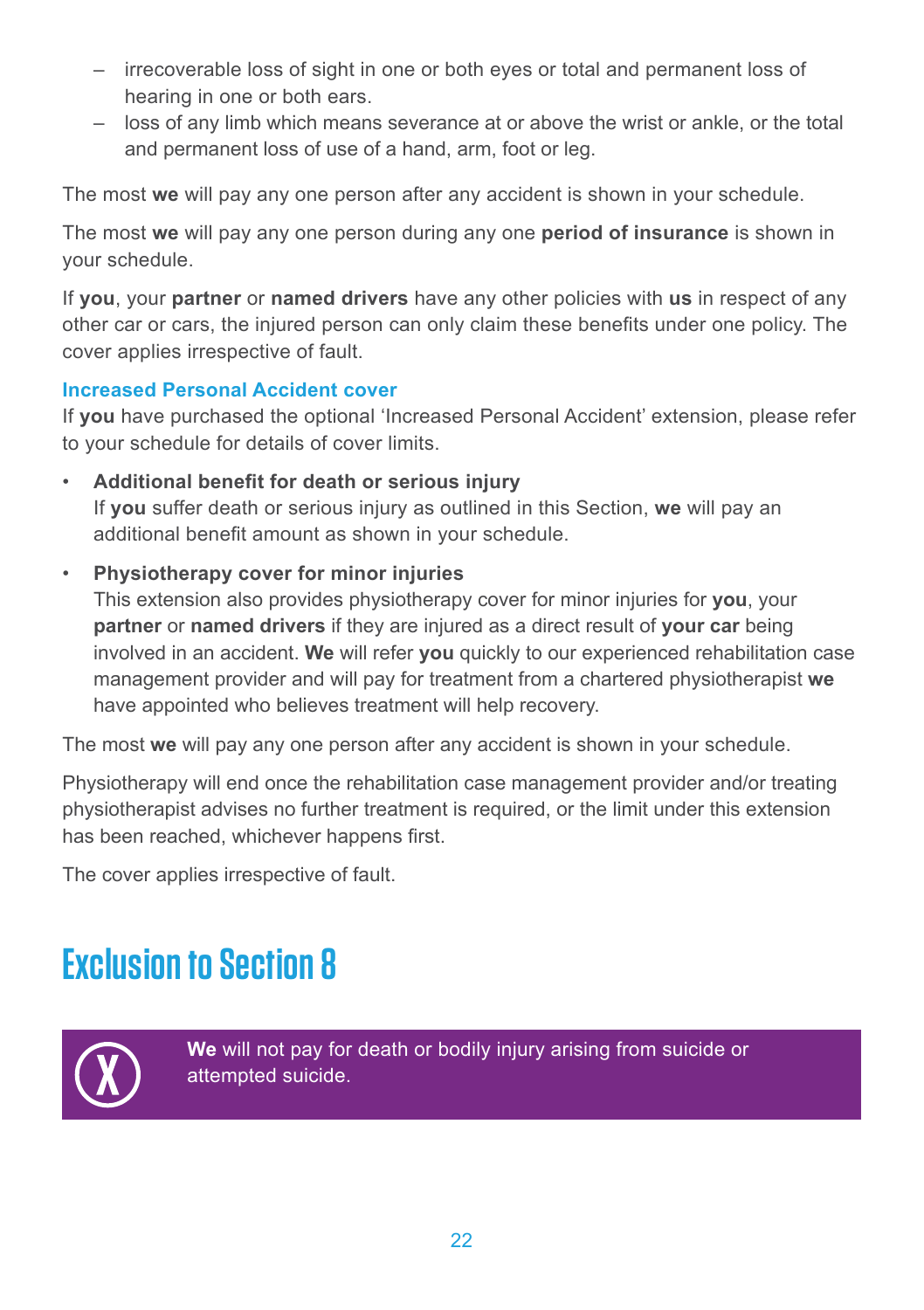# **Section 9. Motor Legal**

This section provides legal protection and advice in the event of a motoring incident.

The following definition only applies to this section of the policy.

### **You/your**

The persons covered by this section:

- the **persons insured;** and
- any passengers carried in **your car** at the time of an accident and/or incident, which occurs within the **period of insurance.**
- **1. Legal protection to claim costs or compensation after a motor accident or incident**

If there is an accident and/or incident involving **your car** which is not **your** fault, **we** will provide **you** with legal protection to pay lawyers' costs to help claim against the person(s) who is responsible.

As part of **your** claim **we** will pay to recover **your** financial losses (such as **your** excess and travel expenses) and also obtain compensation if, as a result of travelling in, getting into or out of **your car, you** die or sustain personal injury.

Reasonable prospects of success must be present throughout the duration of the claim. This means that the lawyer must believe that it is more likely than not that that **you** will succeed in a claim for those losses. For more information please see 'Reasonable prospects of success explained' under 'Conditions of cover' in this section.

If **you** disagree with the lawyer's view of **your** prospects of success, **you** have the right to appeal. Please see 'What can I do if I do not agree with the lawyer's opinion?' at the end of this section for more information.

In the event the lawyer takes on **your** case but **your** claim is not successful **we** will pay legal costs and fees **you** are held responsible for (up to the maximum amount).

**Your** schedule shows the maximum amount **we** will pay for any one claim under this cover.

If **you** need to report an incident or talk to **us** about a claim call **us** on **0345 030 7956**.

Lines are open 24 hours a day, 365 days a year.

### **2. Legal protection to defend motoring offences**

This section provides legal protection to pay lawyers' costs to help defend **your** legal rights if **you** are accused of or have committed an offence under the road traffic laws (e.g. speeding) while using **your car** (including if a conviction would result in **you** being disqualified or suspended from driving).

Cover in this section is subject to cover not already being provided under 'Section 2 – Your liability' in this policy.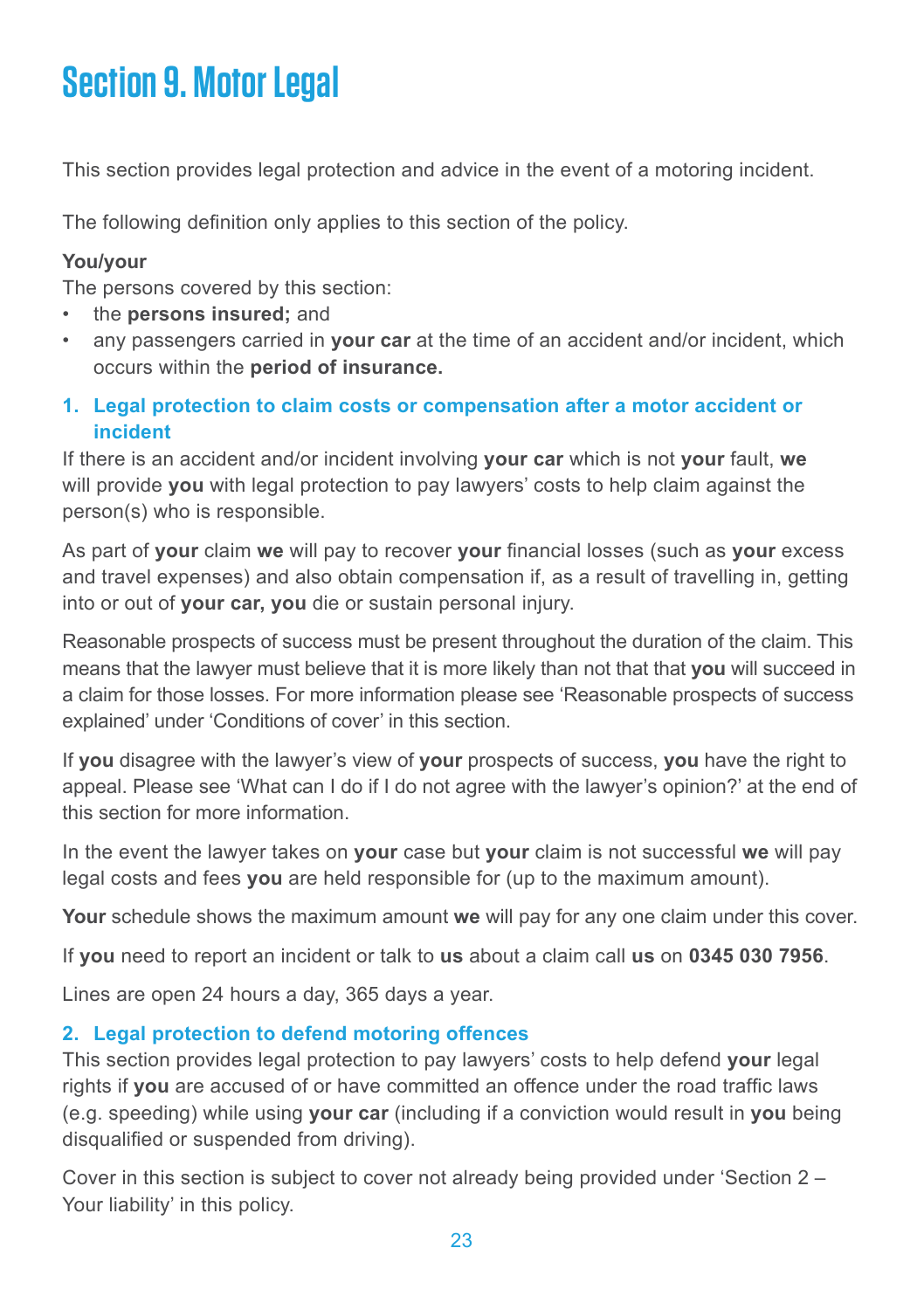**Your** schedule shows the maximum amount **we** will pay for any one claim under this cover.

If **you** need to report an incident or talk to **us** about a claim call **us** on **0345 030 8076**.

Lines are open 24 hours a day, 365 days a year.

### **3. Motor legal advice helpline**

**You** have access to a 24 hour legal advice helpline based in the UK – providing confidential legal advice on any legal matter relating to the use of **your car** (e.g. private car sale).

There are no consultation fees and lines are open 24 hours a day, 365 days a year, all **you** pay for is the phone call.

Call **us** on **0345 030 8076**.

Please ensure **you** have **your** policy number to hand when **you** contact **us**.

### **What is not covered**

**We** will not pay any costs and expenses:

- which **we** have not agreed to or authorised;
- incurred prior to our acceptance of a claim;
- resulting from any legal action **you** take without our prior approval;
- • for any fines, penalties, compensation or damages which **you** are ordered to pay by a court or other authority;
- resulting from any claim deliberately or intentionally caused by **you**;
- relating to an application for judicial review;
- for a claim relating to any non-contracting party's rights to enforce all or any part of this section. This means that only **you** may enforce all or any part of this policy and the rights and interests arising from or connected with it. The Contracts (Rights of Third Parties) Act 1999 does not apply to this section;
- for a dispute with **us** in respect of the policy terms and conditions unless this is covered by the 'What can I do if I do not agree with the lawyer's opinion?' section in this policy;
- for losses already paid by **us** under any other section of this policy; and
- resulting from a defence of motoring offences resulting from prosecutions for:
	- dishonesty or violent conduct;
	- drink or drug related offences; or
	- parking offences.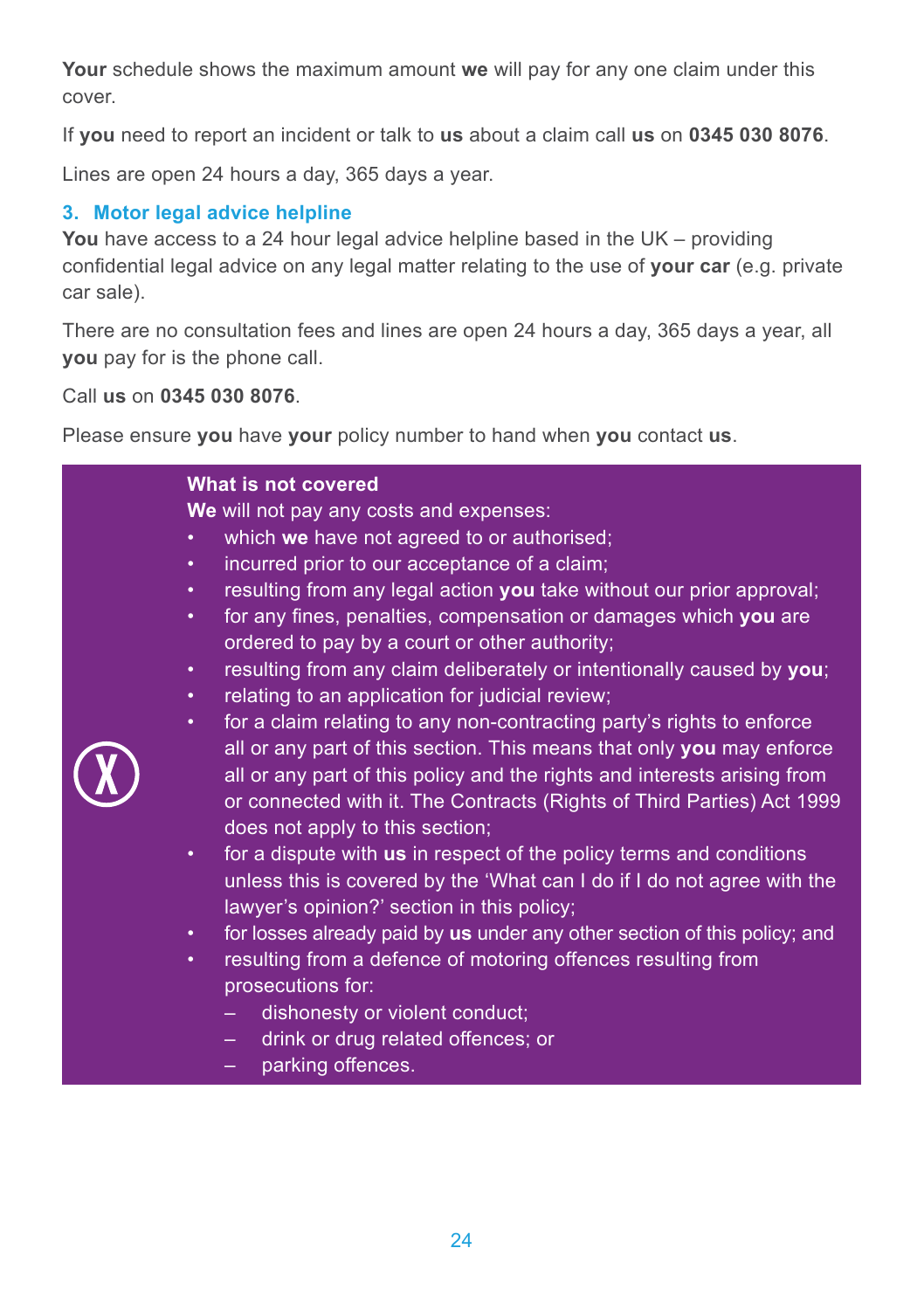### **Conditions of cover**

The following conditions apply to this section:

- the incident occurs during the **period of insurance**;
- the incident occurs within the **territorial limits**;
- any legal proceedings that **we** have agreed to are dealt with by a court or similar body that **we** have agreed to within the **territorial limits**;
- in respect of any appeal or defence of an appeal, it has been reported to **us** at least 14 days prior to the deadline for any appeal; and
- reasonable prospects of success exist for the duration of the claim. This condition only applies to claims under the 'Legal protection to claim costs or compensation after a motor accident or incident' section. Please see the 'Reasonable prospects of success explained' box for more information.

### **Reasonable prospects of success explained**

Before **we** begin to pursue financial losses or pay any legal costs and expenses **we** will ask the appointed lawyer to discuss **your** claim with **you** and assess the prospects of success.

In respect of all claims under the 'Legal protection to claim costs or compensation after a motor accident or incident' section **we** need to establish that it is more likely than not that **you** will:

make a recovery of damages either in full or in part against the person(s) **you** believe were to blame;



- recover more than any offer of settlement from the person(s) **you** believe were to blame;
- make a successful defence of any claims made against **you**;
- make a successful appeal or defence of an appeal;
- obtain a legal remedy which **we** have agreed to pursue or defend.

If at any time it is established that **your** claim no longer has a reasonable prospect of success, **we** will confirm this in writing to **you**. **We** will pay for all costs and expenses **we** have agreed or authorised prior to the change in prospects of success. **You** have the right to continue the legal proceedings but this will be at **your** own expense and **we** will not pay any legal costs and fees **you** may be held responsible for after the confirmation in writing.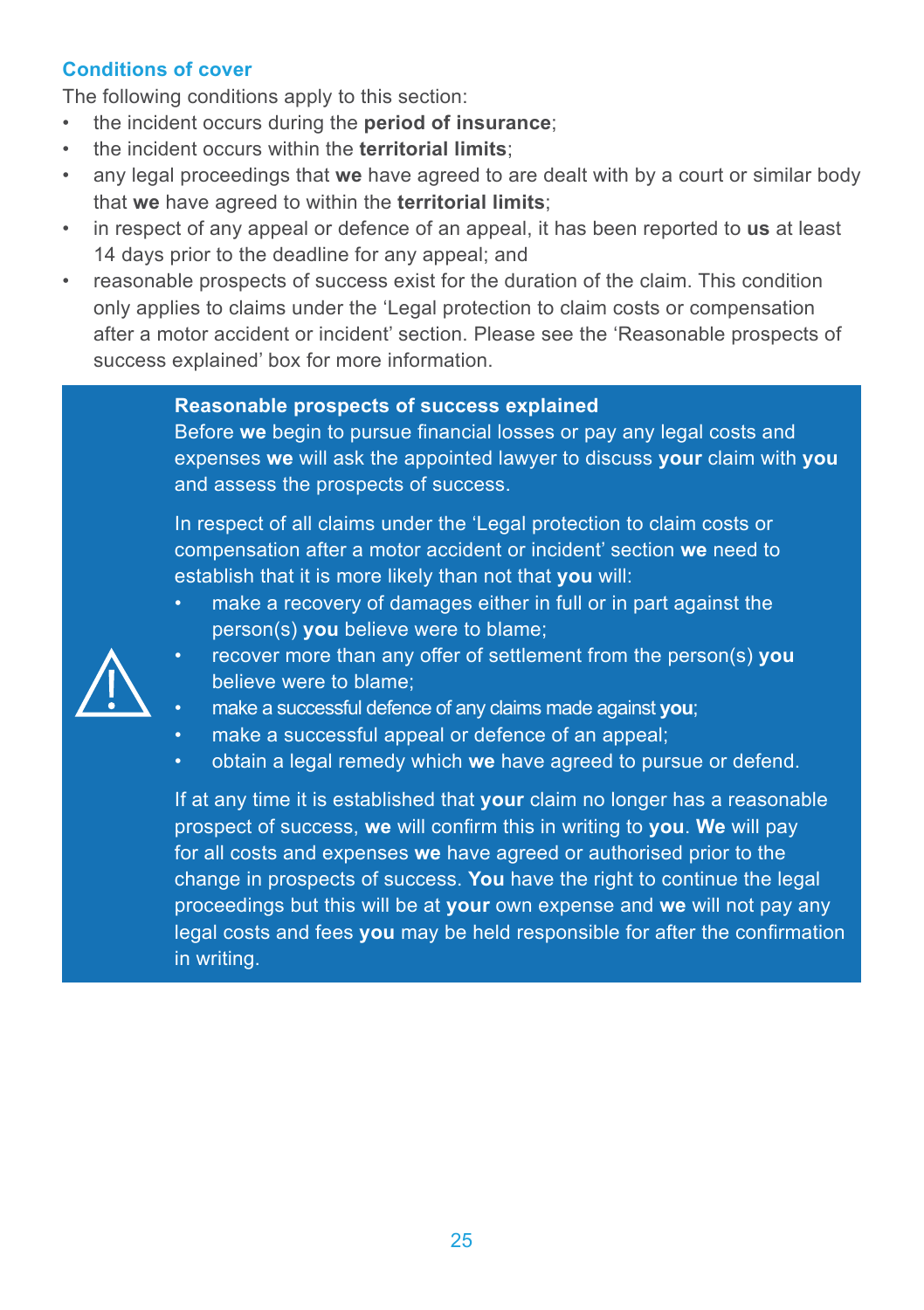### **Your claim**

### **How to claim**

- 1 Before **you** call, please make sure **you** have **your** policy number, car registration and incident date ready to hand.
- 2 Call **us** to register **your** claim:
	- for legal protection to claim costs or compensation after a motor accident or incident, please call **us** on **0345 030 7956**; or
	- for legal protection to defend motoring offences, please call **us** on **0345 030 8076**.

Lines are open 24 hours a day, 365 days a year.

### **Legal representation**

On receipt of a claim, **we** will appoint a lawyer to act for **you**.

If it is necessary to start court proceedings, **you** are free to nominate an alternative lawyer by sending the lawyer's name and address to **us**.

If there is a conflict of interest or **we** do not agree to **your** choice of lawyer, **you** may choose another representative. If there is still a disagreement, **we** will ask the president of the relevant national law society to choose a suitably qualified person. In this circumstance both parties are obliged to accept this choice of representation.

### **The legal costs and expenses we will pay for**

**We** will pay the following:

- reasonable legal costs and expenses incurred in respect of **your** claim; and/or
- legal costs and expenses, which **we** have agreed to or authorised, which **you** have been held responsible for or ordered to pay by a court or similar body.

In determining whether or not costs are reasonable, **we** will consider whether a person without legal expenses insurance, and with the funds available to finance their own legal costs, would be likely to find the costs in question reasonable. Specific factors **we** will take into account in making this determination are:

- • the amount of any financial losses being claimed;
- the value and complexity of the case;
- the geographical location of the person and the other party to the action;
- the conduct and actions of the other party:
- the normal level of legal costs and expenses a similar specialist lawyer appointed by **us** would charge.

### **Conditions relating to your claim**

- It is important that **you** tell **us** about an incident as soon as possible after it happens. If **you** fail to do this it may result in **your** prospects of success being reduced.
- **You** must allow **us** direct access to the appointed lawyer who will provide **us** with any information or opinion on **your** claim.
- **You** must provide **us** with any information or instructions that **we** may reasonably ask for in relation to **your** claim. If **we** do not receive all the information or instructions **we** need **we** may delay or suspend **your** claim.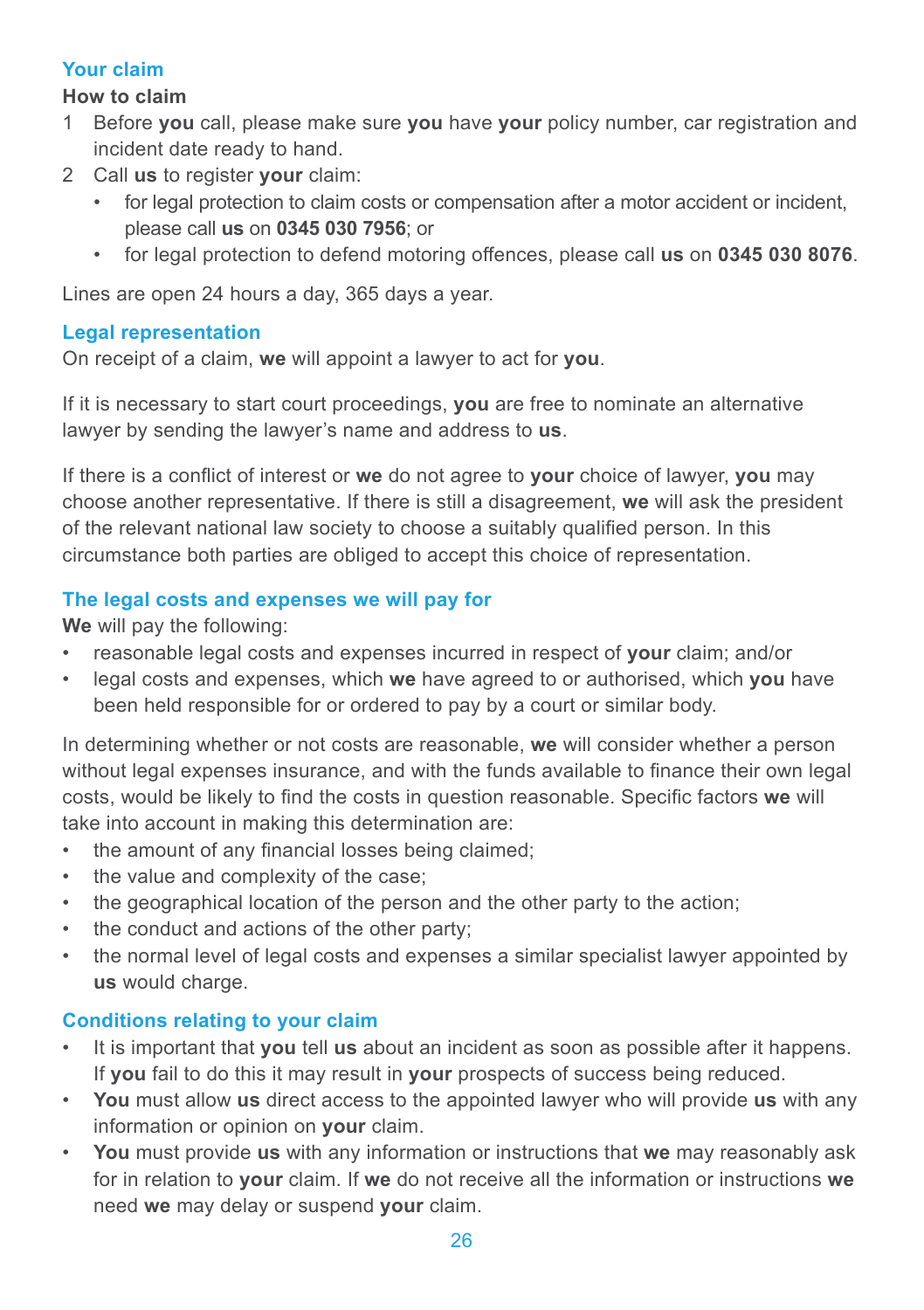- **You** must notify **us** immediately if the approved lawyer receives a formal offer to settle a claim or to make a payment into court.
- If **you** do not accept a payment into court or any offer where the appointed lawyer advises that this is a reasonable payment or offer, **we** may refuse to pay further legal costs and expenses.
- No agreement to settle on the basis of both parties paying their own costs is to be made without our prior approval.
- **You** must support **us** in the recovery (from the person(s) who **you** believe were responsible) of any legal costs and expenses that **we** have paid and pay those legal costs and expenses to **us**.
- In respect of the following, if **you**:
	- settle or withdraw a claim without our prior agreement;
	- do not give suitable instructions to the appointed lawyer; or
	- dismiss an appointed lawyer without our prior consent, (please see the 'Legal Representation' and 'What can I do if I do not agree with the lawyer's opinion?' sections for more information about appointing representatives),

 the cover **we** provide in respect of this claim will end immediately and **we** will be entitled to reclaim any costs and expenses **we** have incurred.

### **What can I do if I do not agree with the lawyer's opinion?**

- We have confidence in the opinion of our appointed lawyer and rely on this when deciding if **we** should continue to pay the costs and expenses towards **your** claim.
- If **you** do not agree with the lawyer's opinion and **you** find a different lawyer, at **your** own cost, who supports **your** view, then **we** will be happy to offer a review of the case. The opinion of **your** chosen lawyer must be based on the same information regarding the claim that **you** provided to **us**.
- The lawyer conducting the review will be chosen jointly by **you** and **us**. If **we** cannot agree on who this lawyer should be then **we** will ask a relevant law society to appoint one. The reviewing lawyer will assess the case and **we** will abide by their decision. **We** will pay for the cost of this review and should they decide in **your** favour **we** will also pay any cost that **you** incurred for **your** chosen lawyer's second opinion.
- This review and any resulting decision will not affect **your** rights to make a complaint as detailed in the complaints procedure section.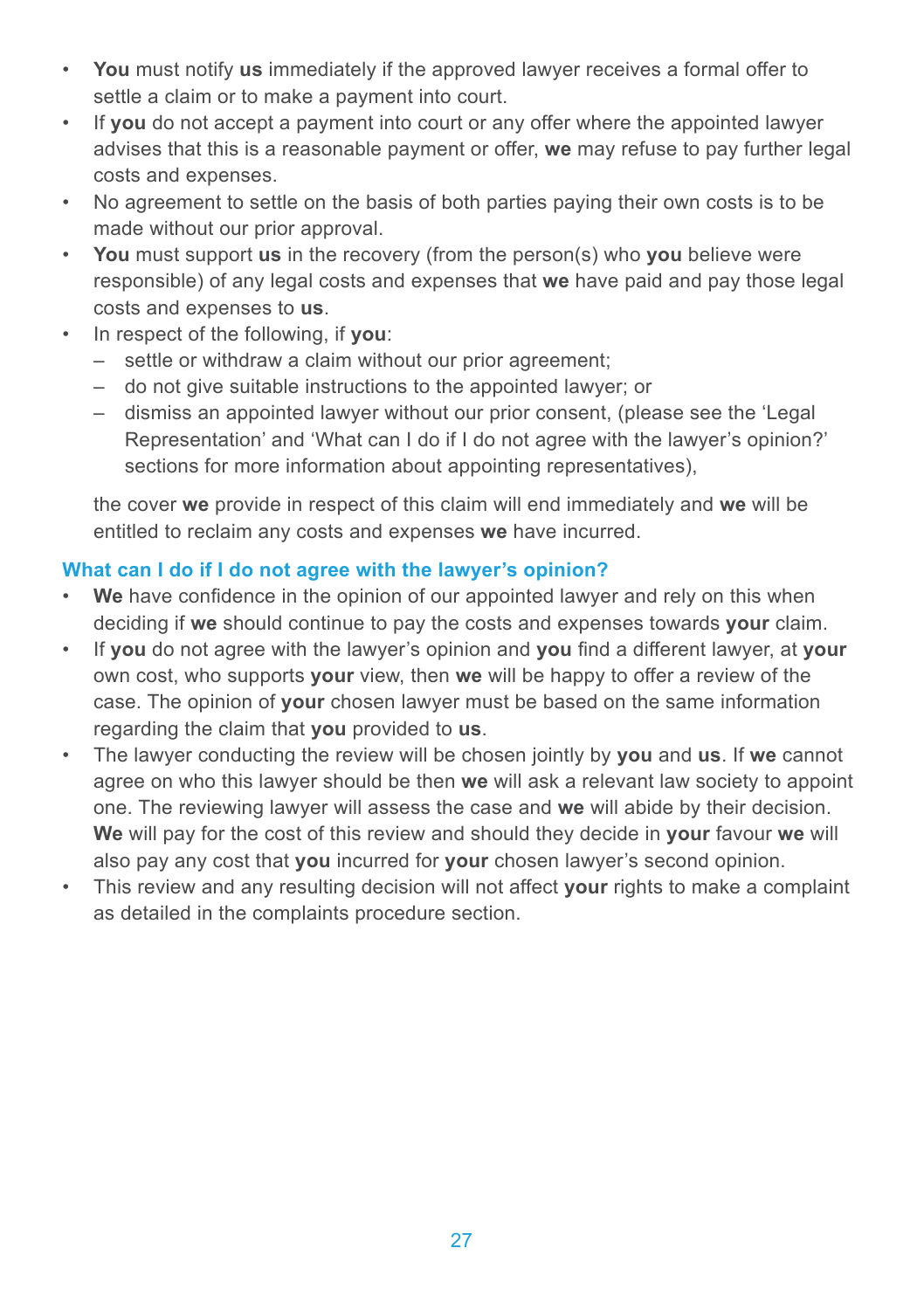### **General exclusions**

**These exclusions apply to all covers in this booklet.**

### What **we** won't pay for:

- Any accident, injury, loss or damage while any vehicle that is insured under this policy is being:
	- **a.** Used otherwise than for the purposes described under the 'Limitations as to use' section of your **certificate of motor insurance**; or
	- **b.** Driven by, or is in the charge of any person for the purposes of being driven who:
		- **i.** Is not described under the section of your **certificate of motor insurance** headed 'Persons or classes of persons entitled to drive', or does not have a valid, current and appropriate (for the type of vehicle) licence to drive **your car**; or

**ii.** Is not complying with the terms and conditions of the licence.

 **We** will not withdraw this cover,

- *i.* While **your car** is in the custody or control of:
	- A member of the motor trade for the purposes of maintenance or repair; or
	- An employee of a hotel or restaurant or car parking service for the purpose of parking your car.
- **ii.** If the injury, loss or damage was caused as a result of the **theft** of **your car**.
- **iii.** By reason of the person driving not having a driving licence, if **you** had no knowledge of such deficiency.
- **iv.** If **your car** is being used by any **person insured** in connection with unpaid voluntary work
- Any liability **persons insured** have agreed to take on except to the extent **persons insured** would have had that liability if that agreement did not exist.

• Loss or destruction of, or damage to, any property or associated loss or expense, or any other loss; or Any legal liability that is directly or indirectly caused by, contributed to by or arising from:

- **a.** Ionising radiation or contamination by radioactivity from any irradiated nuclear fuel or from any nuclear waste from the combustion of nuclear fuel.
- **b.** The radioactive, toxic, explosive or other hazardous properties of any explosive nuclear assembly or nuclear component thereof.
- Any consequence whatsoever which is the direct or indirect result of any of the following, or anything connected with any of the following, whether or not such consequence has been contributed to by any other cause or event:

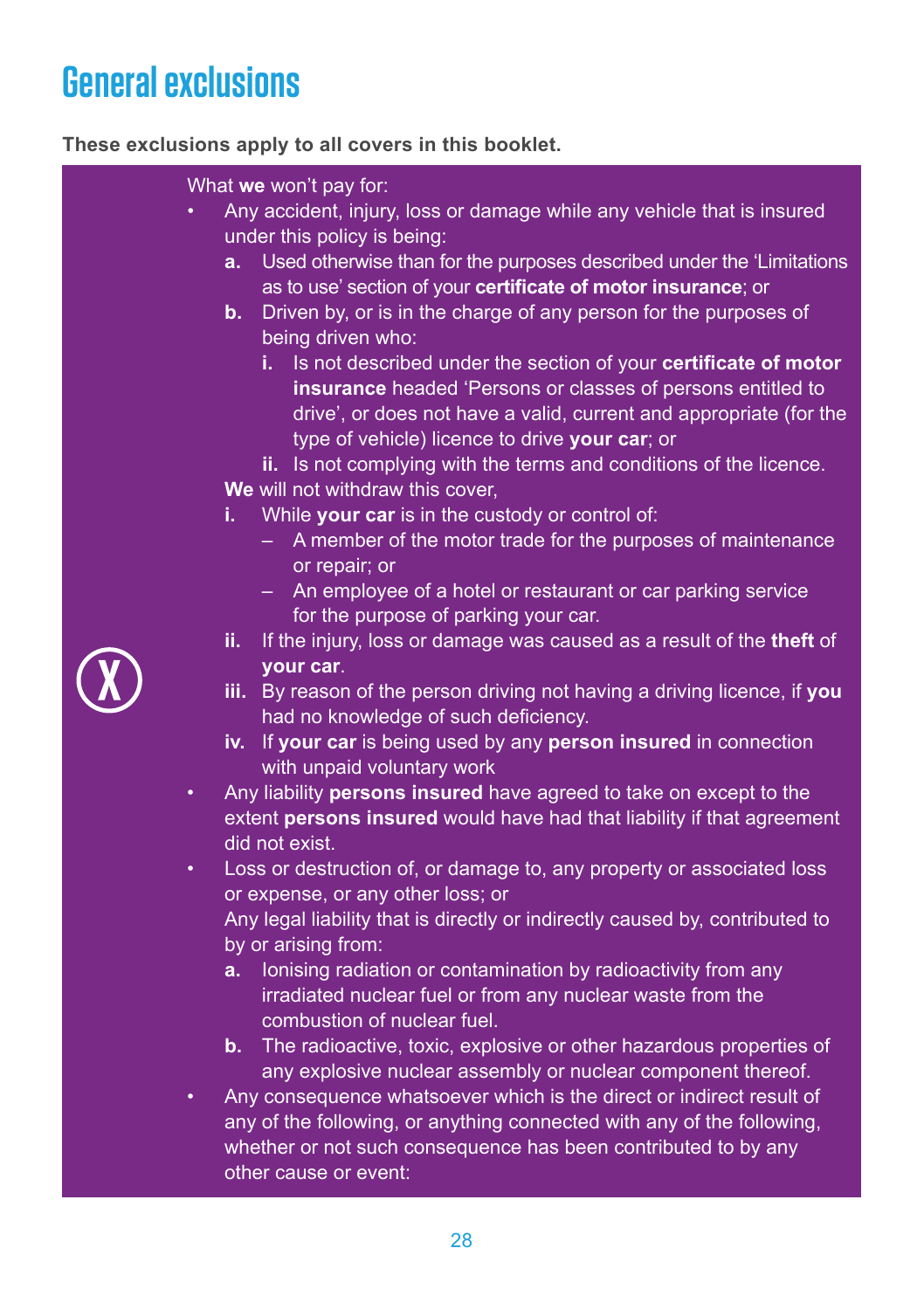- **a.** War, invasion, act of foreign enemy, hostilities or a warlike operation or operations (whether war be declared or not), civil war, rebellion, revolution, insurrection, civil commotion assuming the proportions of or amounting to an uprising, military or usurped power.
- **b.** Any action taken in controlling, preventing, suppressing or in any way relating to (a) above except to the extent that it is necessary to meet the requirements of the Road Traffic Acts.
- Any accident, injury, loss or damage if **your car** is registered outside Great Britain, Northern Ireland, the Channel Islands and the Isle of Man.
- Any loss or damage arising from a deliberate act by **you** or any person driving or using **your car**.
- Any accident, injury, loss or damage arising from the use of **your car** while taking part in any competitions, trial, performance test, race or trial of speed, including off road events and **track days**, whether between motor vehicles or otherwise, and irrespective of whether this takes place on any circuit or track, formed or otherwise, and regardless of any statutory authorisation of any such event.
- Any accident, injury, loss or damage which happened whilst **you** or any **persons insured** to drive **your car** as named on your **certificate of motor insurance** was driving **your car** and was arrested and charged with:
	- being over the legal limit for alcohol or drugs
	- driving whilst unfit through alcohol or drugs, whether prescribed or otherwise
	- failing to provide a sample of breath, blood or urine when required to do so, without lawful reason

 If convicted of any of these offences, our liability under Section 2, will be restricted to meeting obligations under the Road Traffic Acts. In those circumstances **we** will recover from **you** and/or the **person insured** driving **your car** all sums paid in respect of any claim arising from the accident.

- Any consequence whatsoever which is directly or indirectly, wholly or in part, the result of, caused by, arising from or in connection with any **Cyber Act** except to the extent that **we** must provide cover under the Road Traffic Acts.
- Any consequence whatsoever resulting directly or indirectly from or in connection with any loss of use, reduction in functionality, repair, replacement, restoration or reproduction of any **data**, including any amount pertaining to the value of such **data** except to the extent that **we** must provide cover under the Road Traffic Acts.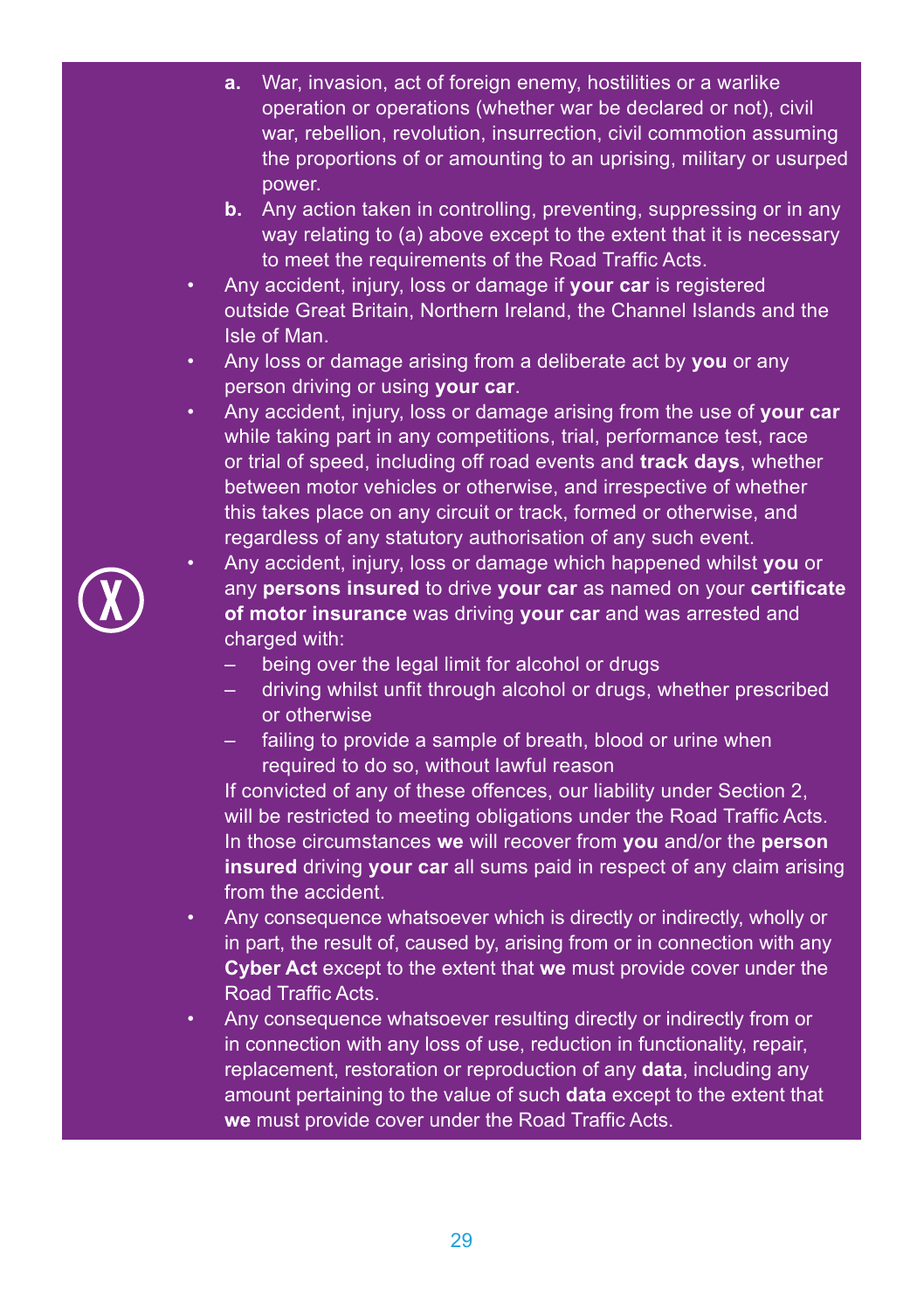### **General conditions**

### **These conditions apply to all covers in this booklet.**

### **Claims Procedures**

### **Your duties**

**You** must contact **us** as soon as reasonably possible and provide all the information, documents, evidence and help **we** need to settle your claim or pursue a recovery.

Anyone claiming under this policy or anyone acting on their behalf must let **us** know immediately if anyone insured under this policy is to be prosecuted as a result of an incident or if there is to be an inquest or a fatal accident inquiry.

Anyone claiming under this policy must not admit to any claim, promise any payment or refuse any claim without our consent.

**You** must notify the police as soon as reasonably possible if **your car** is lost, stolen or broken into.

### **Our rights**

If **we** want to, **we** can take over and conduct in the name of the person claiming under the policy the defence or settlement of any claim or take proceedings for our own benefit to recover any payment **we** have made under this policy.

**We** shall have full discretion in the conduct of any proceedings or the settlement of any claim.

The person who is seeking payment under this policy shall give **us** all the relevant information, documents and assistance **we** require to enable any claims to be validated for **us** to achieve a settlement or pursue a recovery.

**Below are some examples of what we may request. However, we may also ask for further information, documents and assistance relevant to your claim.**

| <b>Information</b>                                                                                                                                                                                     | <b>Documents</b>                                                                                                                                                                 | <b>Assistance</b>                                            |
|--------------------------------------------------------------------------------------------------------------------------------------------------------------------------------------------------------|----------------------------------------------------------------------------------------------------------------------------------------------------------------------------------|--------------------------------------------------------------|
| • Details of third parties and<br>witnesses<br>• Statement of events<br>• Sketch or photograph of<br>the accident scene<br>• Correspondence received<br>from another party<br>(including court papers) | • Driving licence<br>• Proof of identity and<br>address<br>• Vehicle documentation<br>such as V5, MOT and proof<br>of purchase<br>• Receipts and invoices<br>• Finance documents | • Attendance at court<br>• Meetings with solicitors<br>or us |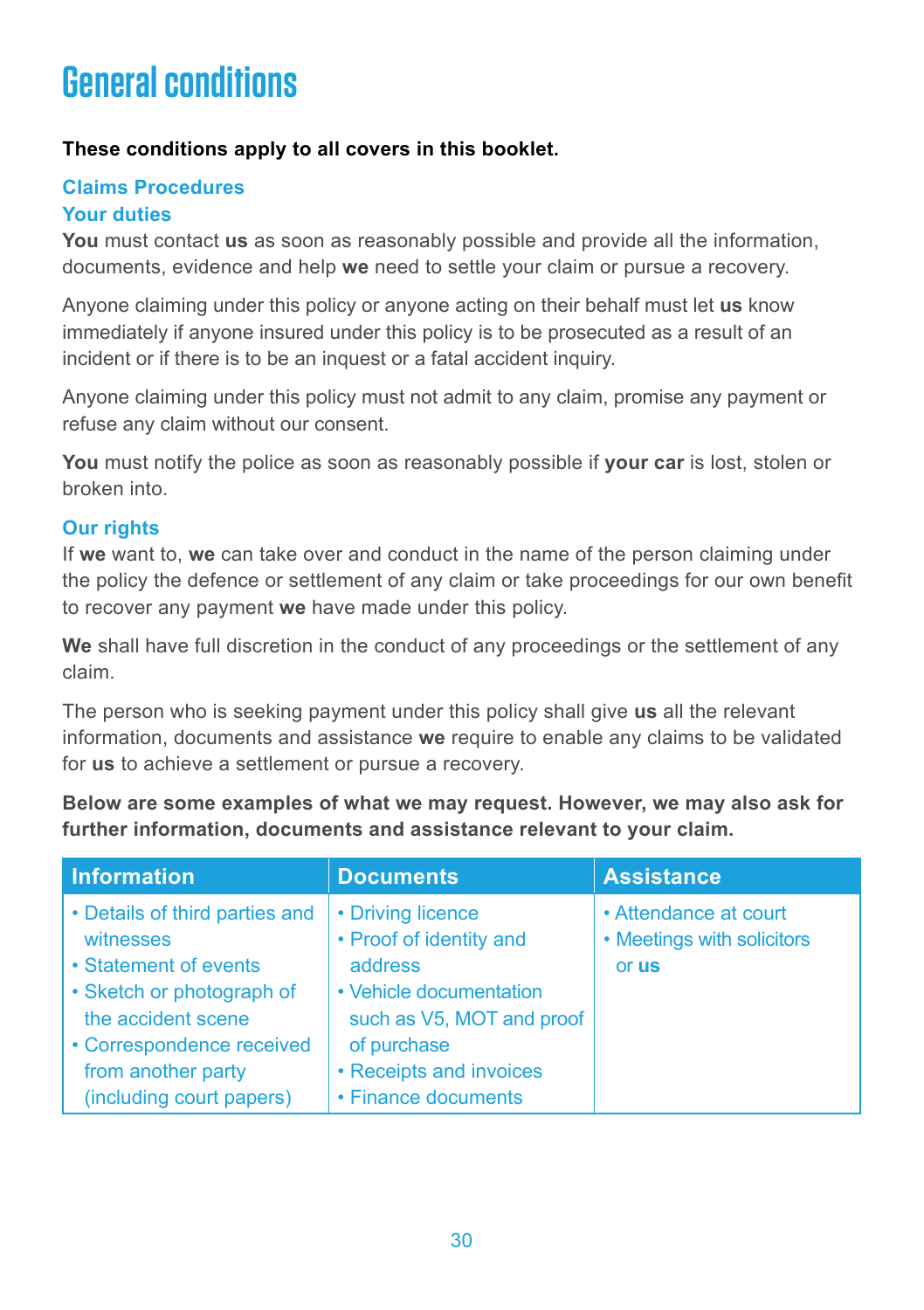### **Cancellation rights Your rights**

You can cancel this policy and/or remove optional covers at any time via your My account.

Your cancellation rights in the 14 day statutory cooling off period are shown in your 'Important Information' document.

The table headed 'Administration and cancellation fees and charges' which can be found in your 'Important Information' document gives details of when a cancellation fee will be charged.

If **you** are a telematics policyholder **you** should refer to the 'Telematics Terms and Conditions' document which **you** have received for additional cancellation terms.

If a claim has been made in the **period of insurance**, and **we** have not been able to confirm recovery of the full amount of the claim from a responsible third party, **you** will not receive a refund of premium and all premiums will be due.

### **Our rights**

**We** may cancel this policy or optional covers where there is a valid reason, for example where:

- **you** have not paid your premium (including non-payment of instalments under a General Accident monthly credit facility). If premiums or instalment payment(s) are not paid when due **we** will write to **you** requesting payment by a specific date. **We** will give **you** at least 14 days' notice in writing if **we** intend to cancel due to non-payment (including under a General Accident monthly credit facility). If **we** receive payment by the date set out in the letter **we** will take no further action. If **we** do not receive payment by this date **we** will cancel the policy and/or any additional cover options from the cancellation date shown in the letter.
- we reasonably suspect fraud
- any **persons insured** have failed to co-operate with **us** and this affects our ability to process a claim or defend our interests;
- or **you** have not taken reasonable care to provide complete and accurate answers to the questions **we** ask.

Where **we** cancel **we** will always give at least seven days' notice, by post or email, to the last address **you** have given **us** and explain why. The exception is where **we** have evidence that **you** have acted fraudulently or deliberately given **us** incorrect or incomplete information when **we** may cancel your policy without notice and backdate the cancellation to the date when this has happened, which could be when **you** first bought your policy.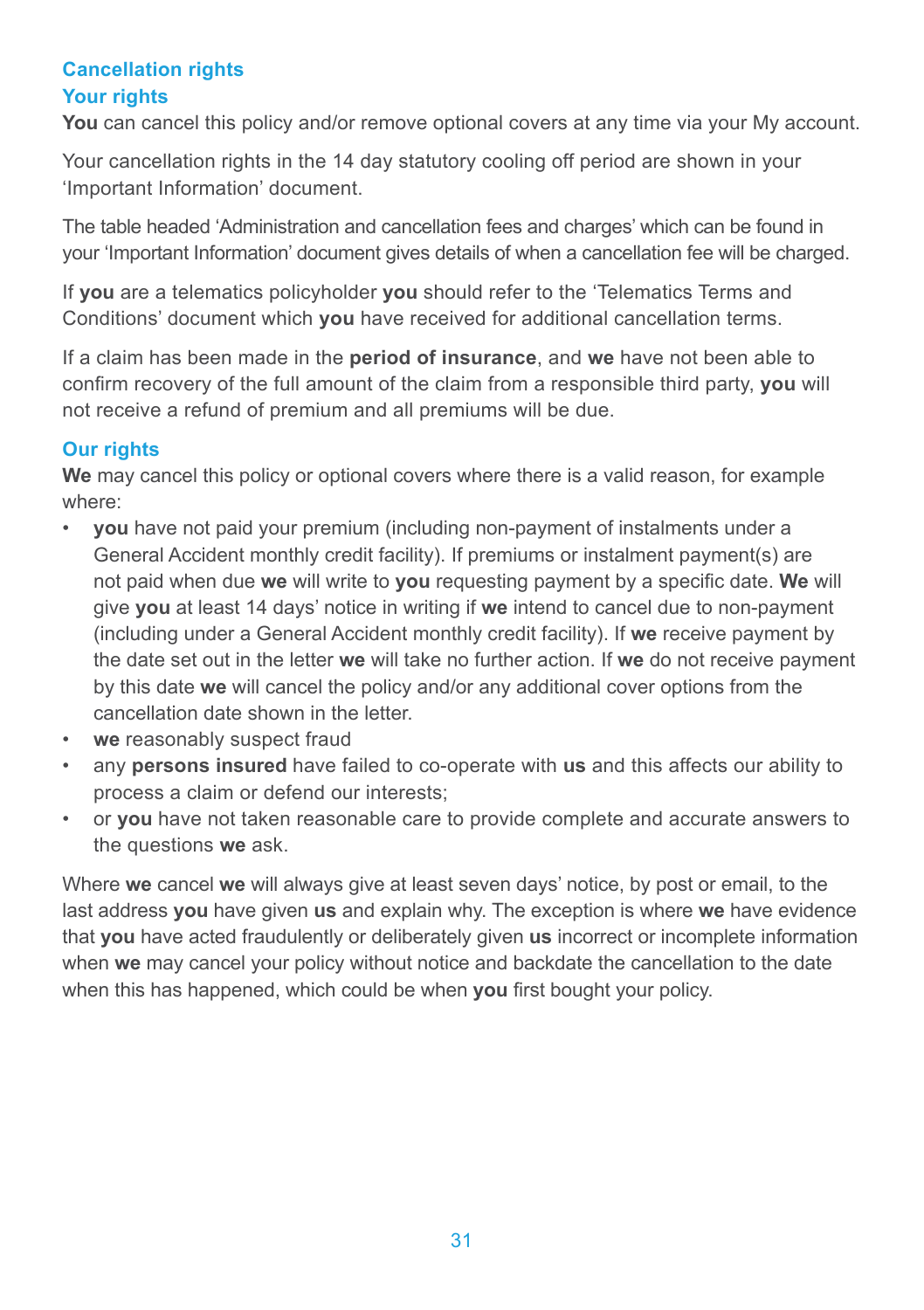### **Will I get a premium refund?**

- If your policy or any optional covers are cancelled before the covers starts, **we** will refund the premium **you** have paid for the cancelled cover; or
- if the cancellation is after cover has started your refund will be based on how many days are left in the **period of insurance** which **you** have paid for. **We** will also charge a cancellation fee of £50.00 plus Insurance Premium Tax at the appropriate rate. (see 'Administration and cancellation fees and charges' in the 'Important Information' document).

The refund set out above will not apply if **we** cancel your policy because of fraud and/or **we** are legally entitled to keep the premium under the Consumer Insurances (Disclosure and Representations) Act 2012.

Or, if **you** cancel the cover and a claim has been made in the **period of** insurance, and **we** have not been able to confirm recovery of the full amount of the claim from a responsible third party, you will not receive a refund of premium and all premiums will be due.

### **Important note**

It is the **policyholder's** responsibility to notify all **persons insured** that the policy has been cancelled.

### **Monthly payment plan**

If **you** are paying the premium using a General Accident monthly credit facility, **you** must make the regular monthly payments as required in the credit agreement. If **you** do not do this **we** may cancel this insurance as set out in the General Conditions section of this policy booklet.

If the credit agreement requires **you** to pay a deposit, this deposit is required by the date the insurance starts or the policy will not be valid.

### **Other insurance**

If at the time of an incident that leads to a claim on this policy there is any other insurance covering the same loss, damage, expense or liability, **we** are entitled to approach that insurer for a contribution towards the claim and will only pay our share. This condition does not apply to any benefits under 'Section 8. Personal Accident cover'. This provision will not place any obligation on **us** to accept any liability under 'Section 2. Your liability', which **we** would otherwise be entitled to exclude under Exclusion 1 to Section 2.

### **Your duty to prevent loss or damage**

**You** and all **persons insured** must take reasonable care to safeguard **your car** to prevent accidents, **theft**, loss or damage. **You** shall maintain **your car** in a roadworthy condition and install any safety critical **software** updates made available by the vehicle manufacturer. **You** must not modify, install or permit the installation of **software** except those provided by and/or approved by the vehicle manufacturer.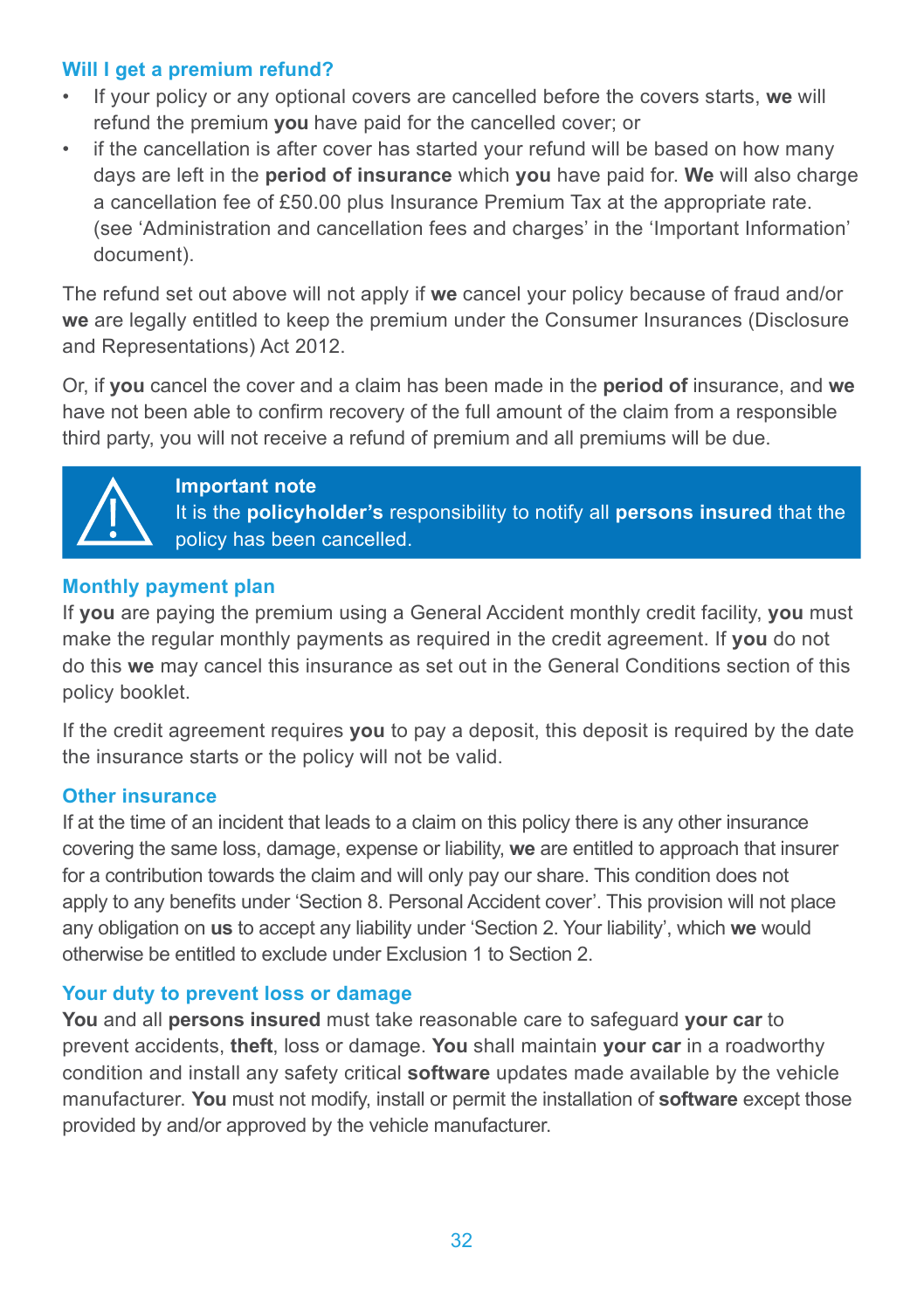### **Your duty to comply with policy conditions**

Our provision of insurance under this policy is conditional upon the terms, provisions, conditions and clauses (changes in the terms of your policy) of this policy being observed and fulfilled.

### **Fraud**

If your claim is in any way dishonest or exaggerated, **we** will not pay any benefit under this policy or return any premium to **you**. **We** may also take legal action against **you** to include recovery of any sums paid to **you** in respect of the fraudulent claim.

If the fraudulent claim is made by **you** or any **named driver we** may cancel the policy immediately and backdate the cancellation to the date of the fraudulent claim. If the fraudulent claim is made by **you** or any **named driver**, **we** may remove all cover for that person or the entire policy from the date of the fraudulent claim.

### **Payments made under compulsory insurance regulations and rights of recovery**

If the law in any country in which this policy operates requires **us** to settle a claim which, if this law had not existed, **we** would not be obliged to pay, **we** reserve the right to recover such payments from the relevant **persons insured** or the person who incurred the liability.

### **Direct right of access**

Third Parties may contact **us** directly in the event an accident, loss or damage as allowed under the European Communities (Rights Against Insurers) Regulations 2002.

In these circumstances **we** may deal with any claim, subject to the terms and conditions of your policy. This may affect your no claim discount.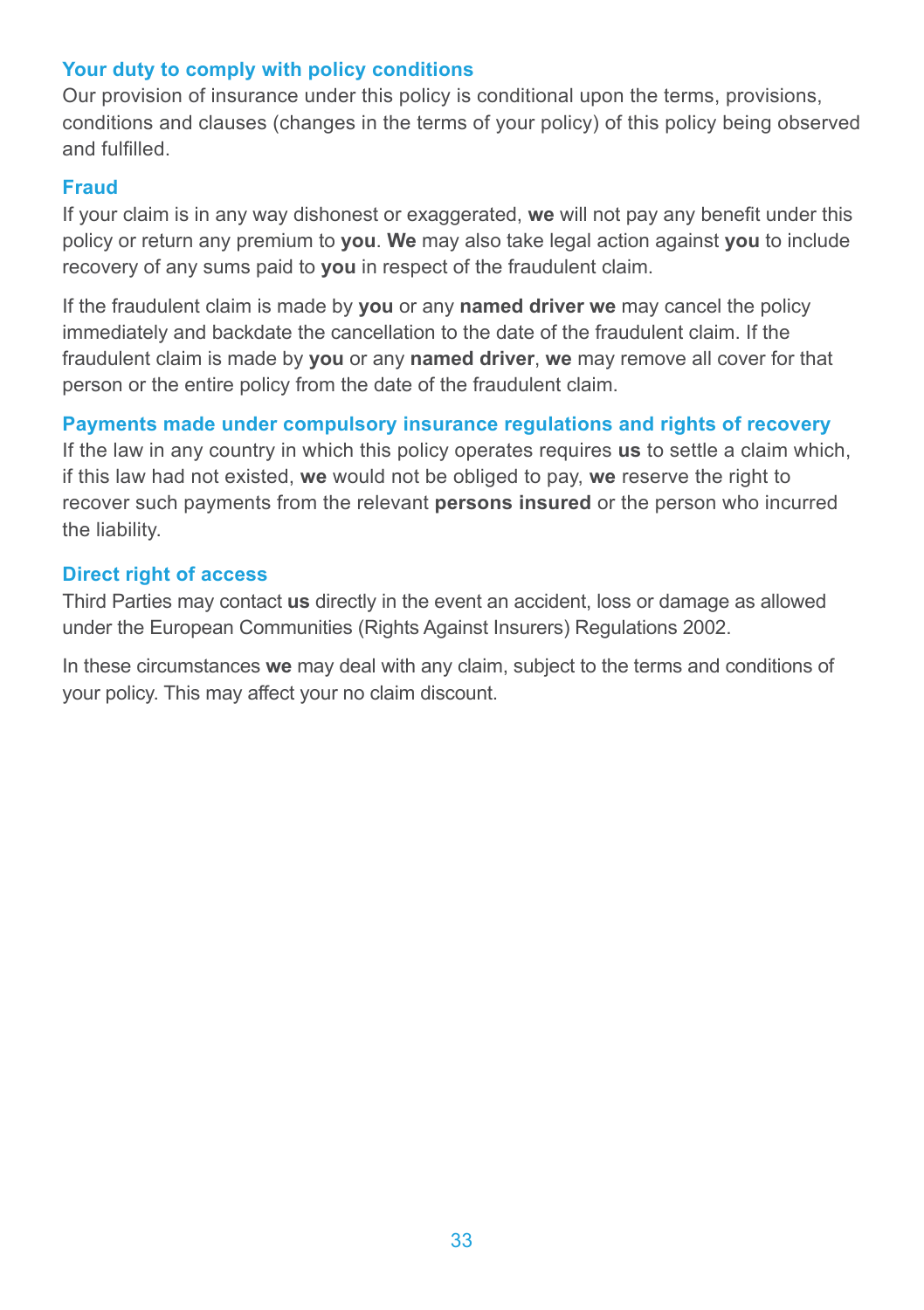### <span id="page-33-0"></span>**[Complaints procedure](#page-33-0)**

### **Our promise of service**

Our goal is to give excellent service to all our customers but **we** recognise that things do go wrong occasionally. **We** take all complaints **we** receive seriously and aim to resolve all our customers' problems promptly. To ensure that **we** provide the kind of service **you** expect **we** welcome your feedback. **We** will record and analyse your comments to make sure **we** continually improve the service **we** offer.

### **What will happen if you complain**

- **We** will acknowledge your complaint promptly.
- **We** aim to resolve all complaints as quickly as possible.

Most of our customers' concerns can be resolved quickly but occasionally more detailed enquiries are needed. If this is likely, **we** will contact **you** with an update within 10 working days of receipt and give **you** an expected date of response.

### **What to do if you are unhappy**

If **you** are unhappy with any aspect of the handling of your insurance **we** would encourage **you**, in the first instance, to seek resolution by contacting:

- If **you** have a complaint about a claim **you** can email **us** at [claimsqueries@generalaccident.com](mailto:claimsqueries@generalaccident.com) or go to [www.generalaccident.com/complaints](http://www.generalaccident.com/complaints) whichever suits **you** and ask your contact to review the problem.
- If your complaint is regarding anything else **you** can email **us** at [team@generalaccident.com](mailto:team@generalaccident.com) and ask your contact to review the problem.

If **you** are unhappy with the outcome of your complaint **you** may refer the matter to the Financial Ombudsman Service at:

The Financial Ombudsman Service Exchange Tower London E14 9SR Telephone: **0800 023 4567** (calls from UK landlines and mobiles are free) or **0300 123 9123**

Or simply log on to their website at [www.financial-ombudsman.org.uk](http://www.financial-ombudsman.org.uk).

Whilst **we** are bound by the decision of the Financial Ombudsman Service, **you** are not. Following the complaints procedure does not affect your right to take legal action.

### **Customer comments**

If **you** have any comments or suggestions about our cover, services or any other feedback please email **us** at [team@generalaccident.com](mailto:team@generalaccident.com).

**We** always welcome feedback so **we** can improve our products and services.